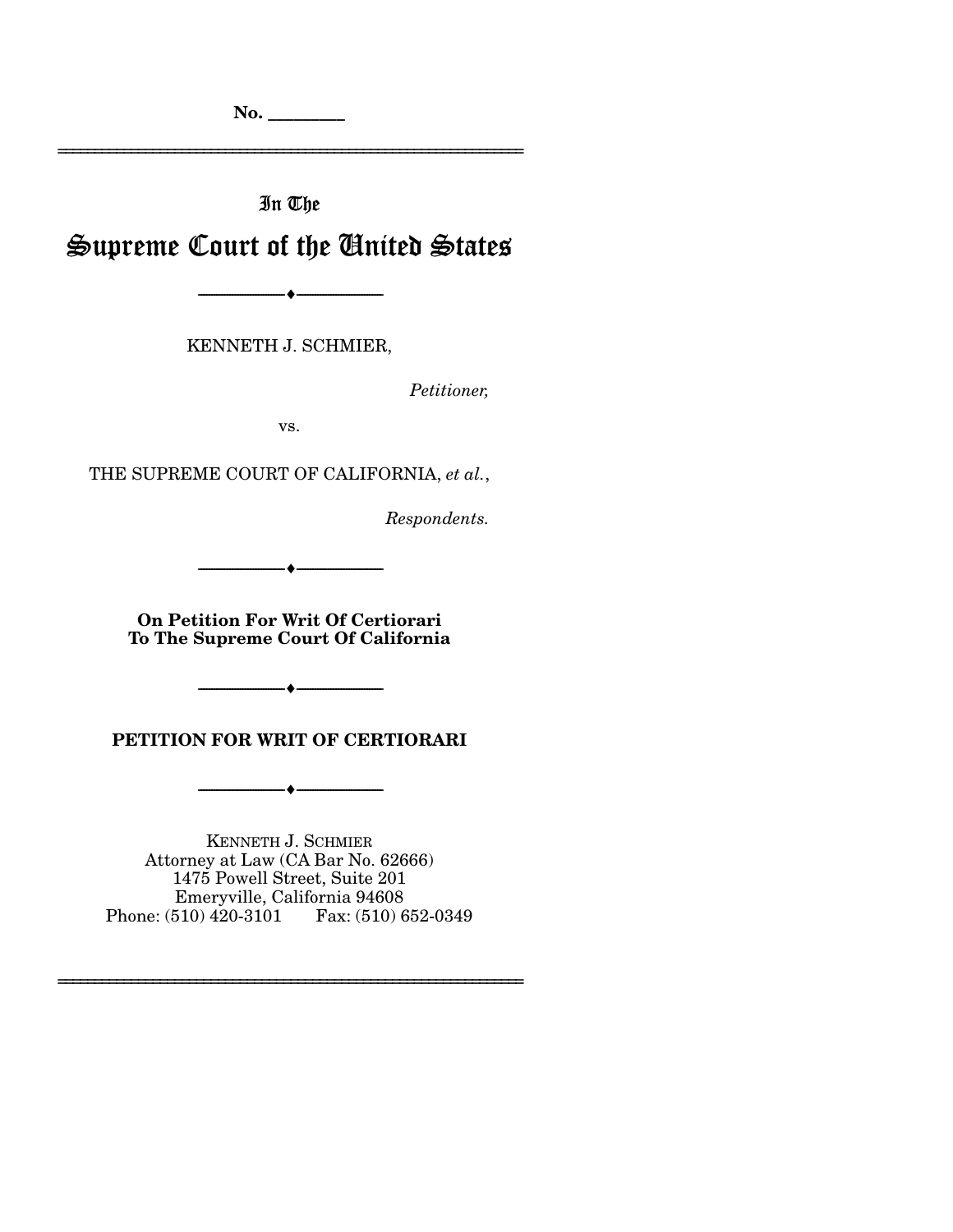#### **QUESTIONS PRESENTED**

- 1. Does the California "No-Citation Rule" which was used by the California Court of Appeal as its sole authority to justify precluding counsel from citing and arguing relevant unpublished decisions of the same California Court of Appeal at oral argument or refusal of the same court to consider Petitioner's citation of relevant unpublished decisions of the same California Court of Appeal in his written briefs, violate the First and Fourteenth Amendments of the Constitution?
- 2. Can Rule 977 be found constitutional on the face of the complaint, as a matter of law, when the underlying courts admit the rule restricts speech, without statement of purpose or justification of the rule, proof of the efficacy of the rule to achieve any stated goals, examination of less restrictive means of achieving the intended benefits of the Rule, and without other factual determinations relevant to any level of First Amendment scrutiny?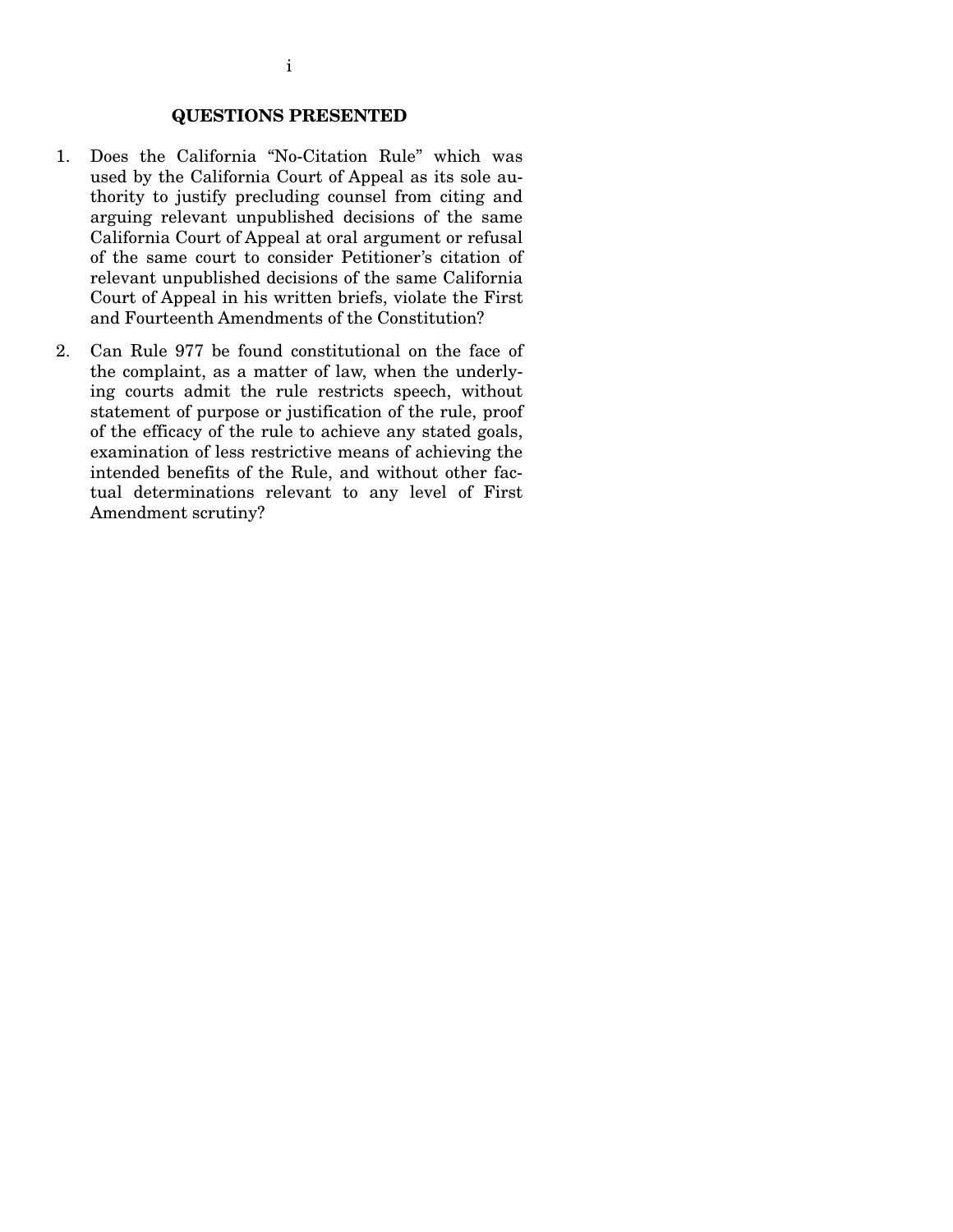#### **PARTIES TO THE PROCEEDING**

**KENNETH J. SCHMIER**, an individual, on behalf of himself and all persons similarly situated in the State of California. Kenneth J. Schmier, Attorney at Law, 1475 Powell Street, Suite 201, Emeryville, California 94608. Telephone (510) 420-3101.

**THE SUPREME COURT OF CALIFORNIA, THE CALIFORNIA COURTS OF APPEAL, and the CALI-FORNIA JUDICIAL COUNCIL**, the judicial branch of government of the State of California. Tom Blake, Deputy Attorney General of the State of California, 455 Golden Gate Avenue, Suite 11000, San Francisco, CA 94102. Telephone (415) 703-5506.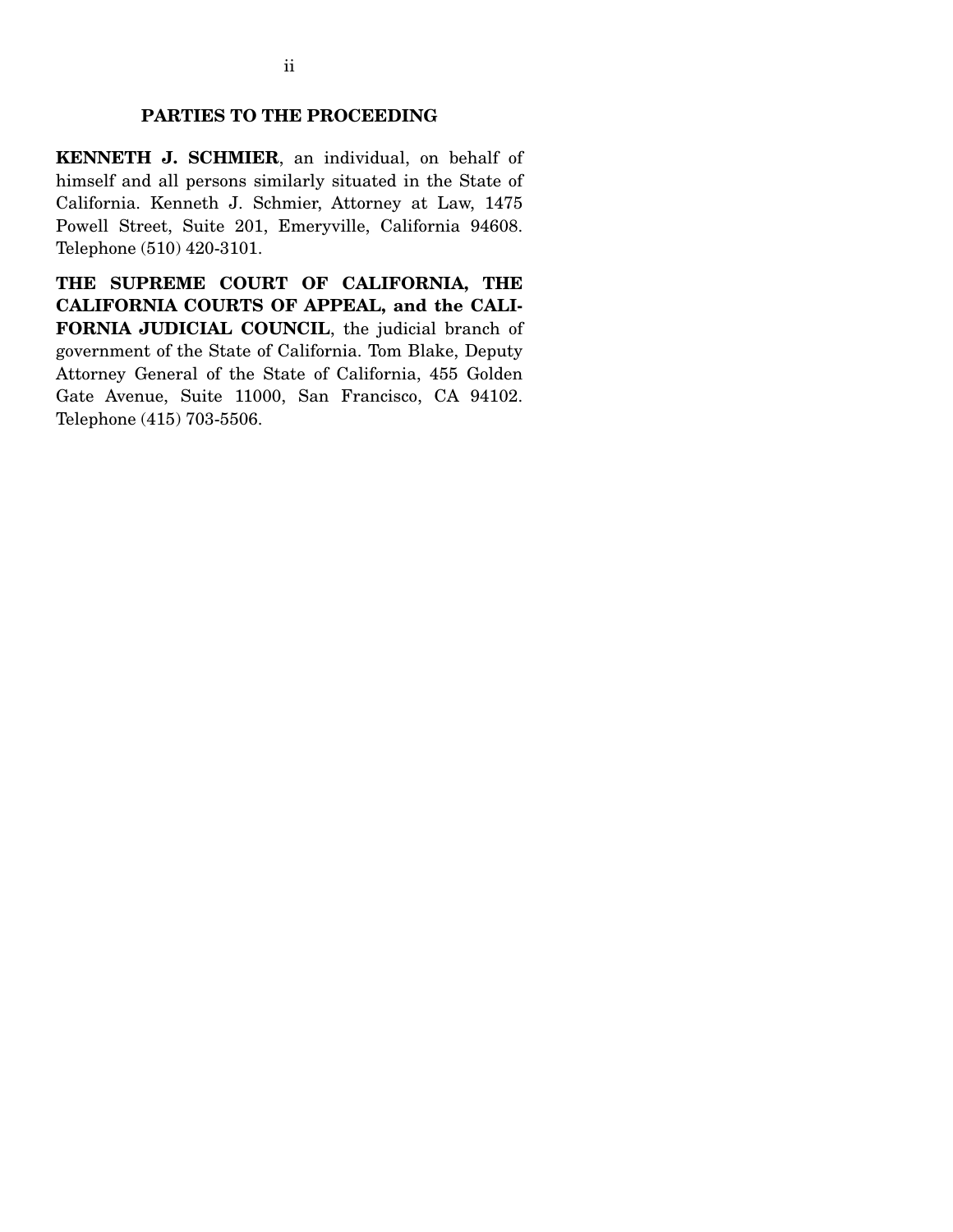# TABLE OF CONTENTS

|                                                                                                                                                       | Page                    |
|-------------------------------------------------------------------------------------------------------------------------------------------------------|-------------------------|
|                                                                                                                                                       | i                       |
|                                                                                                                                                       | $\ddot{\textbf{i}}$     |
|                                                                                                                                                       | iii                     |
|                                                                                                                                                       | $\overline{\mathbf{V}}$ |
|                                                                                                                                                       | 1                       |
| <b>BASIS OF SUPREME COURT JURISDICTION</b>                                                                                                            | 1                       |
| CONSTITUTIONAL AND STATUTORY PROVISIONS                                                                                                               | 1                       |
|                                                                                                                                                       | 3                       |
| Procedural History and Presentation of Fed-<br>$\mathbf{A}$                                                                                           | 3                       |
| $\mathbf{B}$ .                                                                                                                                        | 5                       |
| REASONS FOR GRANTING THE WRIT                                                                                                                         | 8                       |
|                                                                                                                                                       | 11                      |
| THE COURT OF APPEAL DECISION IS<br>$\mathbf{A}$<br>INCONSISTENT WITH THE HOLDING OF<br>THE U.S. SUPREME COURT IN LEGAL<br>SERVICES CORP. V. VELAZQUEZ | 14                      |
| ADJUDICATION OF THE CONSTITU-<br>В.<br>TIONALITY OF RULE 977 CANNOT BE<br>ACCOMPLISHED ON THE FACE OF THE                                             | 20                      |
|                                                                                                                                                       | 21                      |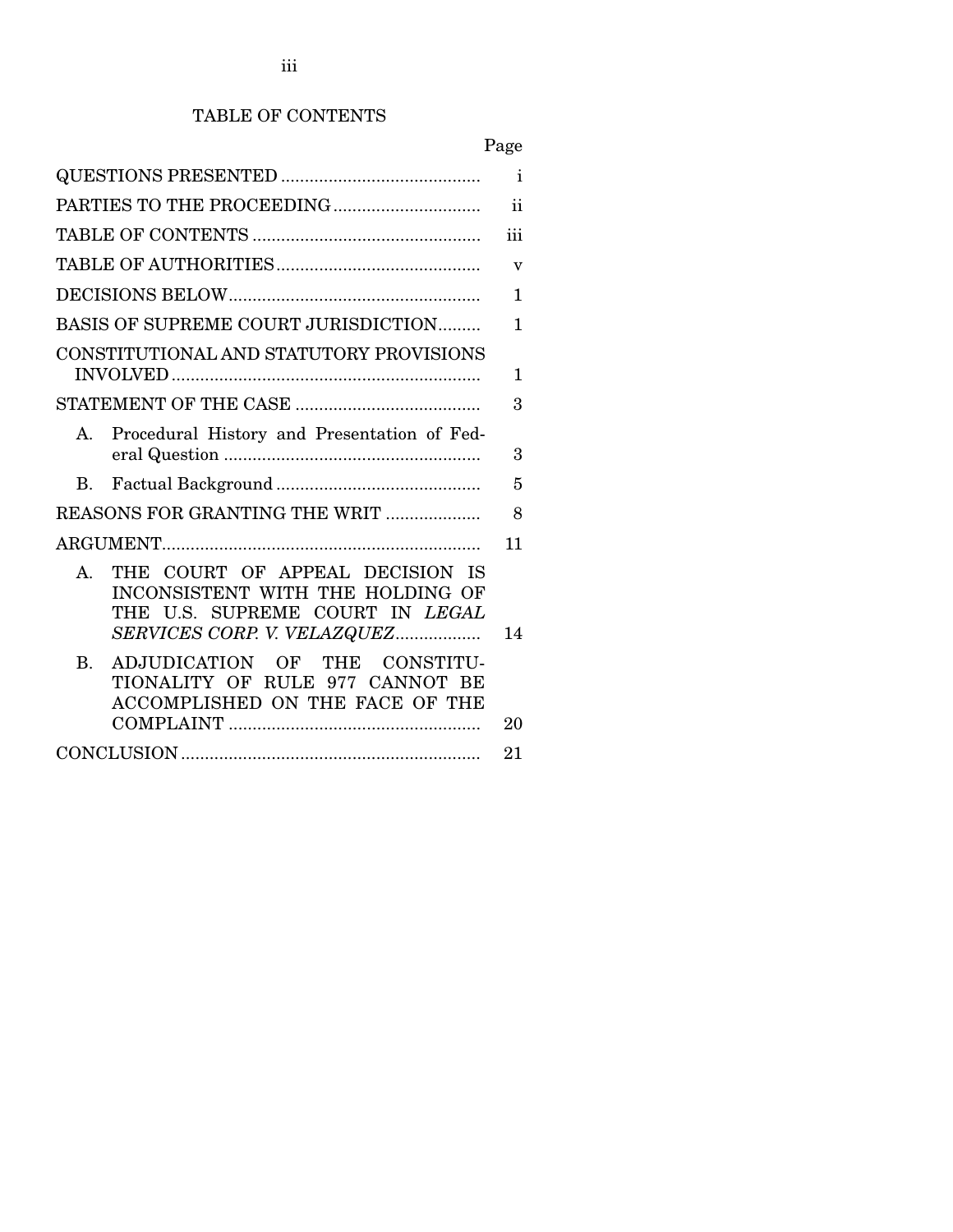# TABLE OF CONTENTS – Continued

Page

# *APPENDICES*

| Court of Appeal Opinion (December 16, 2003) App. 1 |  |
|----------------------------------------------------|--|
| Trial Court Order Sustaining Demurrer (September   |  |
| Trial Court Order Dismissing Case (November 4,     |  |
| Order of California Supreme Court Denying Review   |  |
|                                                    |  |

iv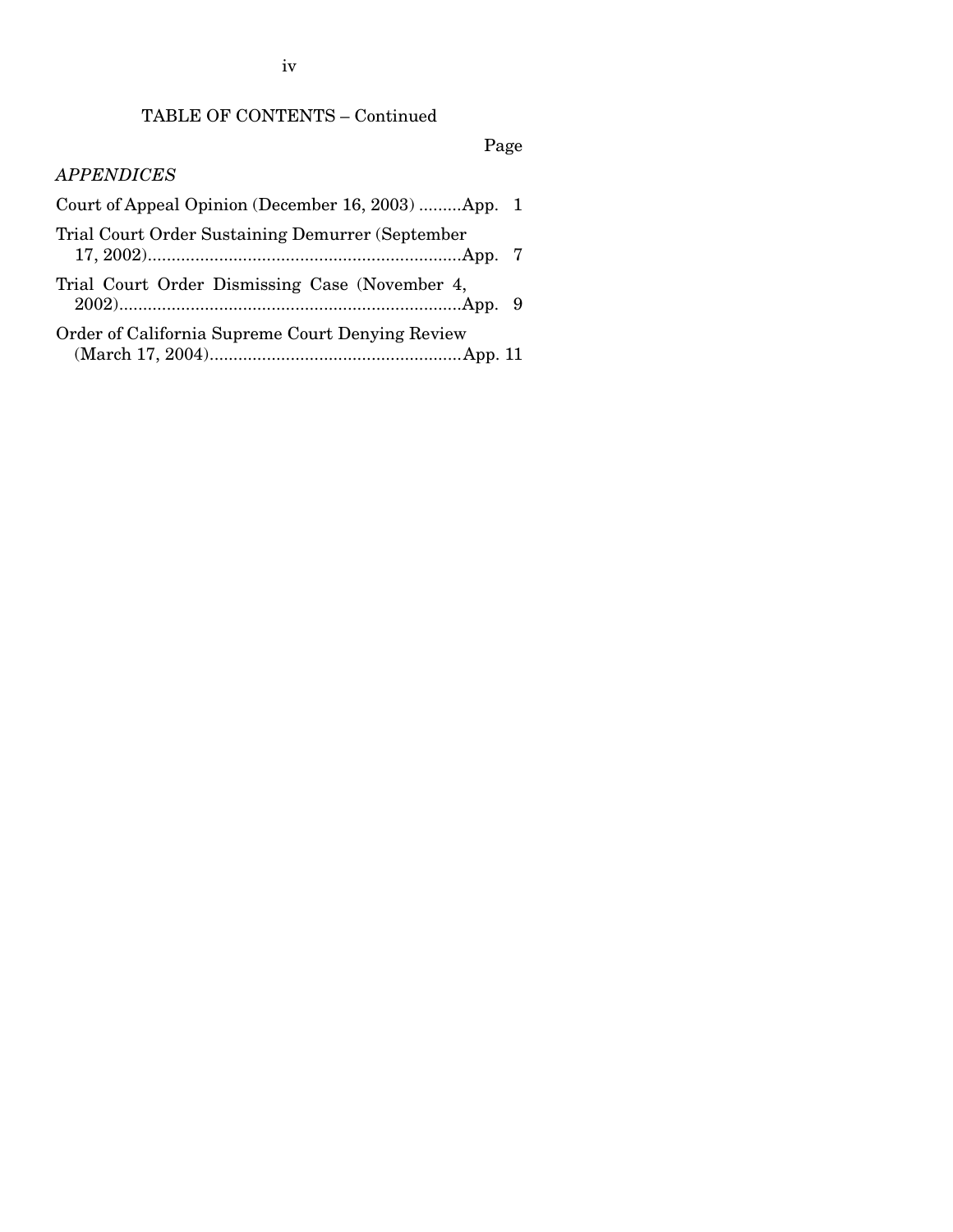## Page

## FEDERAL CASE AUTHORITIES

| Griffith v. Kentucky, 479 U.S. 314 (1987) 11       |  |
|----------------------------------------------------|--|
|                                                    |  |
| James B. Beam Distilling Co. v. Georgia, 501 U.S.  |  |
| Legal Services Corp. v. Velazquez, 121 S.Ct. 1043, |  |

## STATE CASE AUTHORITIES

| Auto Equity Sales v. Superior Court, 57 Cal. 2d 450                                                                                                    |
|--------------------------------------------------------------------------------------------------------------------------------------------------------|
| County of Los Angeles v. Wilshire Ins. Co., 103 Cal.                                                                                                   |
| Powers v. City of Richmond, 10 Cal. 4th 85 (1995) 17                                                                                                   |
| Schmier v. Supreme Court of California, 78 Cal.<br>App. 4th 703 (2000), rehearing denied, March 2,<br>2000, review denied, May 24, 2000, cert. denied, |
| Schmier v. Supreme Court, 96 Cal. App. 4th 873                                                                                                         |
| FEDERAL CONSTITUTIONAL AND STATUTORY AUTHORITIES                                                                                                       |
|                                                                                                                                                        |
|                                                                                                                                                        |
|                                                                                                                                                        |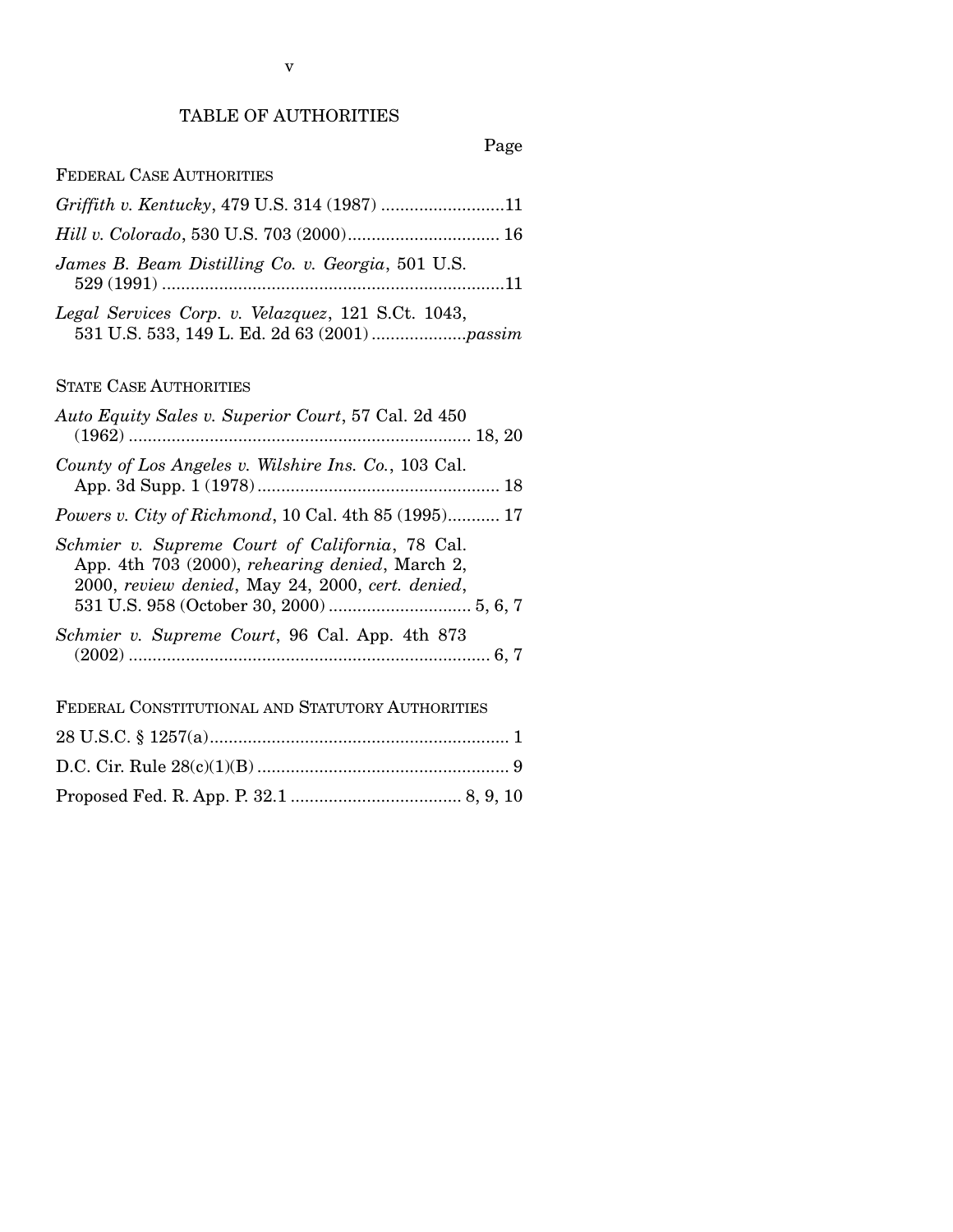# TABLE OF AUTHORITIES – Continued

Page

| United States Constitution, First Amendment passim |  |
|----------------------------------------------------|--|
| United States Constitution, Fourteenth Amend-      |  |
|                                                    |  |

# STATE CONSTITUTIONAL AND STATUTORY AUTHORITIES

| California Constitution, Article VI, § 14 12, 17      |
|-------------------------------------------------------|
| Rule 976, California Rules of Court (West 2004) 5, 6  |
| Rule 977, California Rules of Court (West 2004)passim |
| Rule 978, California Rules of Court (West 2004) 5, 6  |
| Rule 979, California Rules of Court (West 2004) 5, 6  |

## MISCELLANEOUS AUTHORITIES

| Barnett, Stephen R., "From Anastasoff to Hart to                                                |  |
|-------------------------------------------------------------------------------------------------|--|
| West's Federal Appendix: The Ground Shifts                                                      |  |
| Under No-Citation Rules," Journal of Appellate                                                  |  |
|                                                                                                 |  |
| Barnett, Bennett, Lin and Tung, New Day, Daily                                                  |  |
|                                                                                                 |  |
| Barnett, Stephen R., "No-Citation Rules Under<br>Siege: A Battlefield Report And Analysis", The |  |
| Journal Of Appellate Practice And Process (Fall                                                 |  |
|                                                                                                 |  |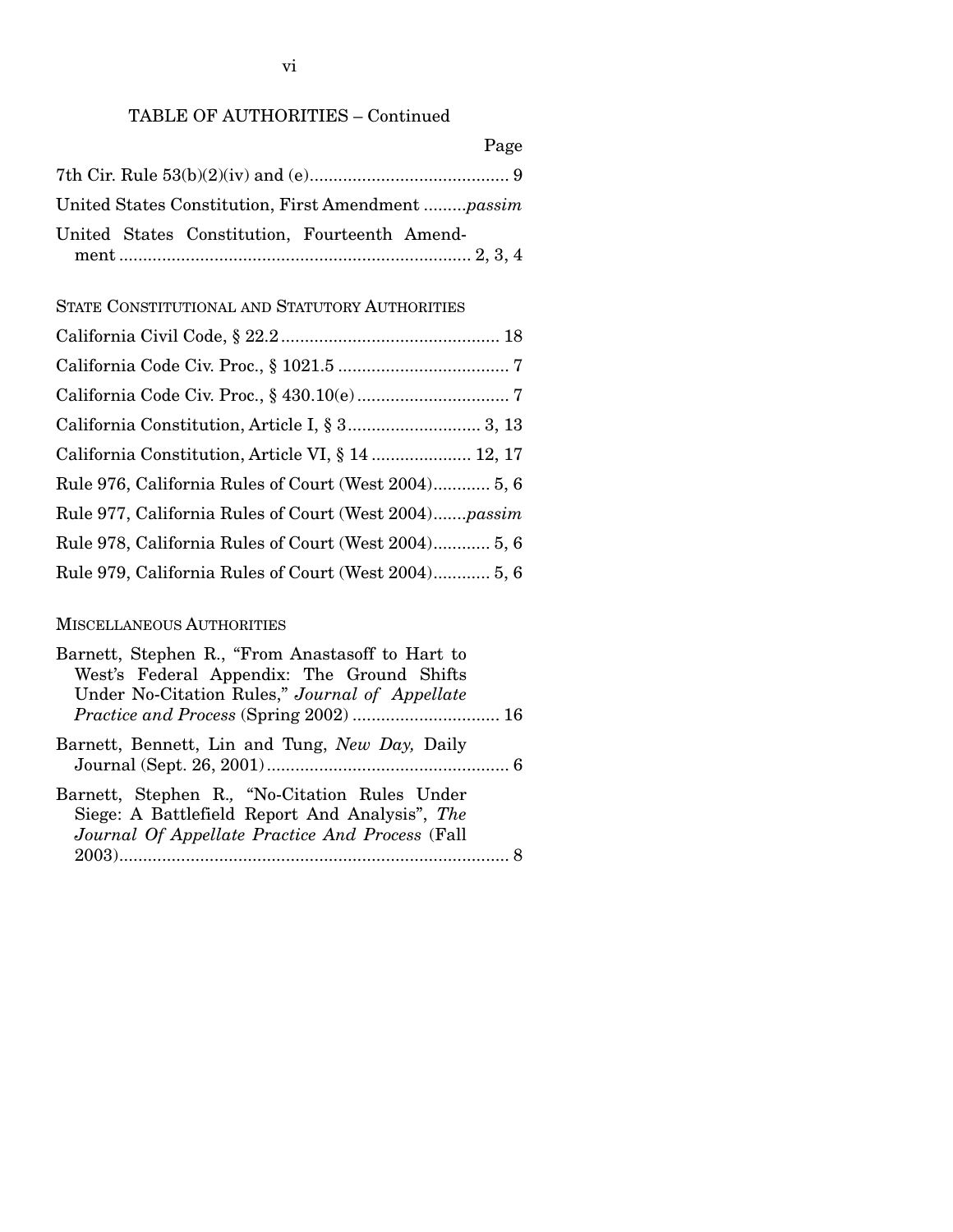TABLE OF AUTHORITIES – Continued

| Page                                                                                                                                                                                               |
|----------------------------------------------------------------------------------------------------------------------------------------------------------------------------------------------------|
| Committee Report, Assembly Committee On Judici-                                                                                                                                                    |
| George, Ronald, Chief Justice of California Supreme<br>Court, Letter to the Appellate Rules Committee,<br>http://www.secretjustice.org/pdf_files/Comments/                                         |
| Katsh and Chachkes, "Examining the Constitu-<br>tionality of No-Citation Rules," New York Law                                                                                                      |
| Kozinski, Judge of the 9th Circuit, Letter to 3rd<br>Circuit Judge Samuel Alito, Jr. in Opposition to                                                                                              |
| Proposed Fed. R. App. P. 32.1, Advisory Committee                                                                                                                                                  |
| Rappattoni, Linda, "Bill on Unpublished Opinions<br>Dropped: Chief Justice agrees to study how the<br>rules are applied, but remains opposed to such<br>rules," Daily Journal (April 26, 2004)  10 |
| Report of Advisory Committee on Appellate Rules<br>From Judge Samuel A. Alito, Jr., Chair to Judge<br>Anthony J. Scirica, Chair, Standing Committee<br>on Rules of Practice and Procedure (May 22, |
| Transcript Administrative Offices Of The U.S.<br>Courts, Advisory Committee On Appellate Rules,                                                                                                    |
| Tusk, Maria Brook, "No-Citation Rules As A Prior<br>Restraint on Attorney Speech," 103 Colum. Law                                                                                                  |

vii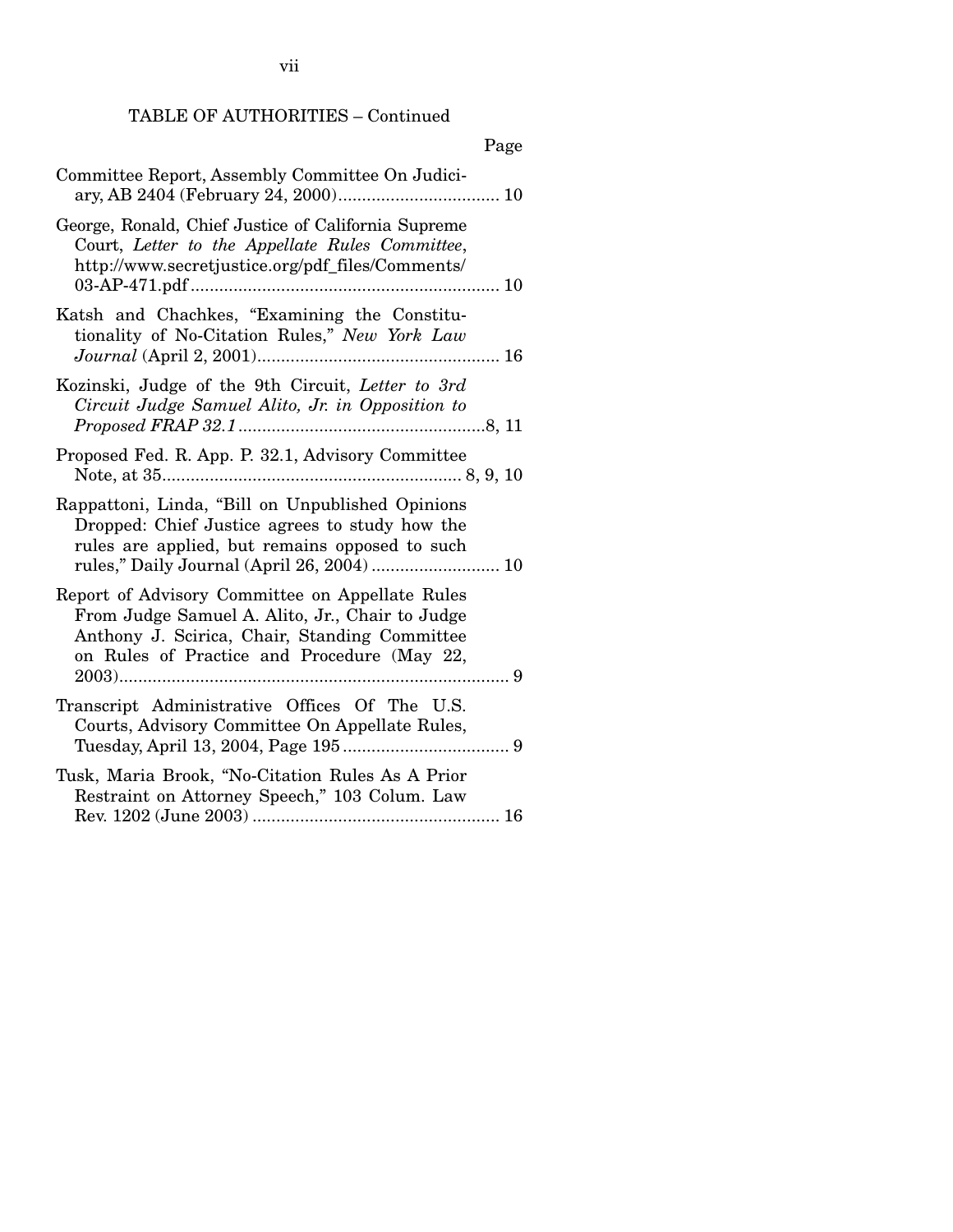viii

# TABLE OF AUTHORITIES – Continued

Page

| Ward, Stephanie F., "Giving Their Opinions; Com-<br>mittee Backs Rule Allowing Lawyers to Cite Un-<br>published Decisions," ABA Journal eReport |  |
|-------------------------------------------------------------------------------------------------------------------------------------------------|--|
|                                                                                                                                                 |  |
| 2 Willis & Stockton, Debates and Proceedings of the<br>Constitutional Convention of the State of Califor-                                       |  |
| Young, Gary, "Rule Crusader, His Target: Court<br>Opinions That Aren't Officially Published," Na-                                               |  |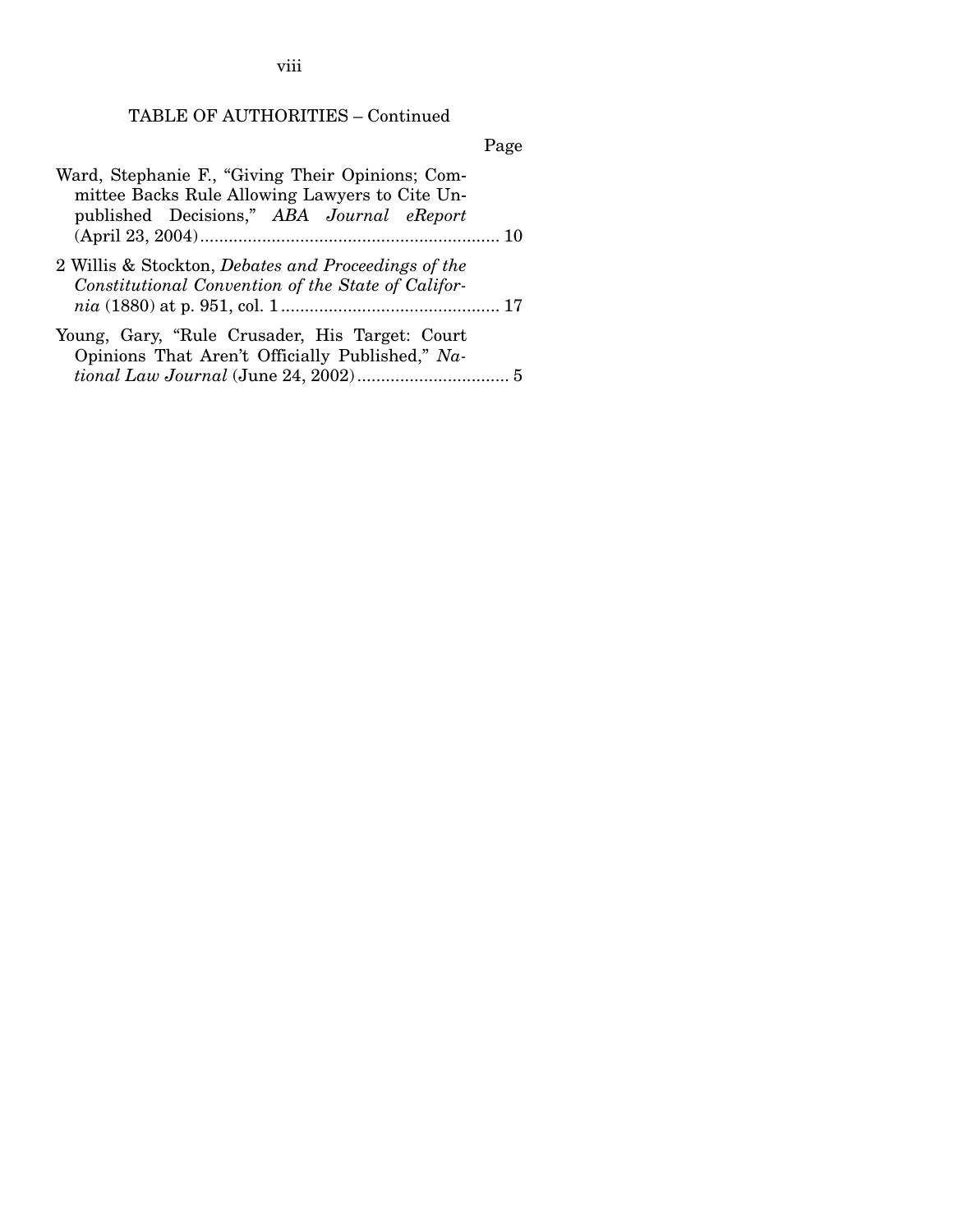#### **DECISIONS BELOW**

 The Superior Court of California entered its Order Sustaining Demurrer on September 17, 2002, App. 1-2, and its Order Dismissing Case on November 4, 2002. App. 3-4. The Fifth Division of the California First District Court of Appeal filed its decision on December 16, 2003. App. 5-10. On March 17, 2004, following timely petition for review, the California Supreme Court denied review. App. 11.

#### **BASIS OF SUPREME COURT JURISDICTION**

--------------------------------- ♦ ---------------------------------

 On November 4, 2002, the Superior Court of California entered its judgment of dismissal. App. 3-4. The dismissal was affirmed by the California Court of Appeal on December 16, 2003. App. 5-10. Following timely Petition for Review, the California Supreme Court denied review on March 17, 2004. App. 11. Petitioner Kenneth J. Schmier seeks review of the judgment of dismissal on a writ of certiorari.

 This Court has jurisdiction pursuant to 28 U.S.C.  $§ 1257(a).$ 

--------------------------------- ♦ ---------------------------------

### **CONSTITUTIONAL AND STATUTORY PROVISIONS INVOLVED**

1. The First Amendment to the United States Constitution provides in pertinent part that, "Congress shall make no law . . . abridging the freedom of speech, . . . and to petition the government for a redress of grievances."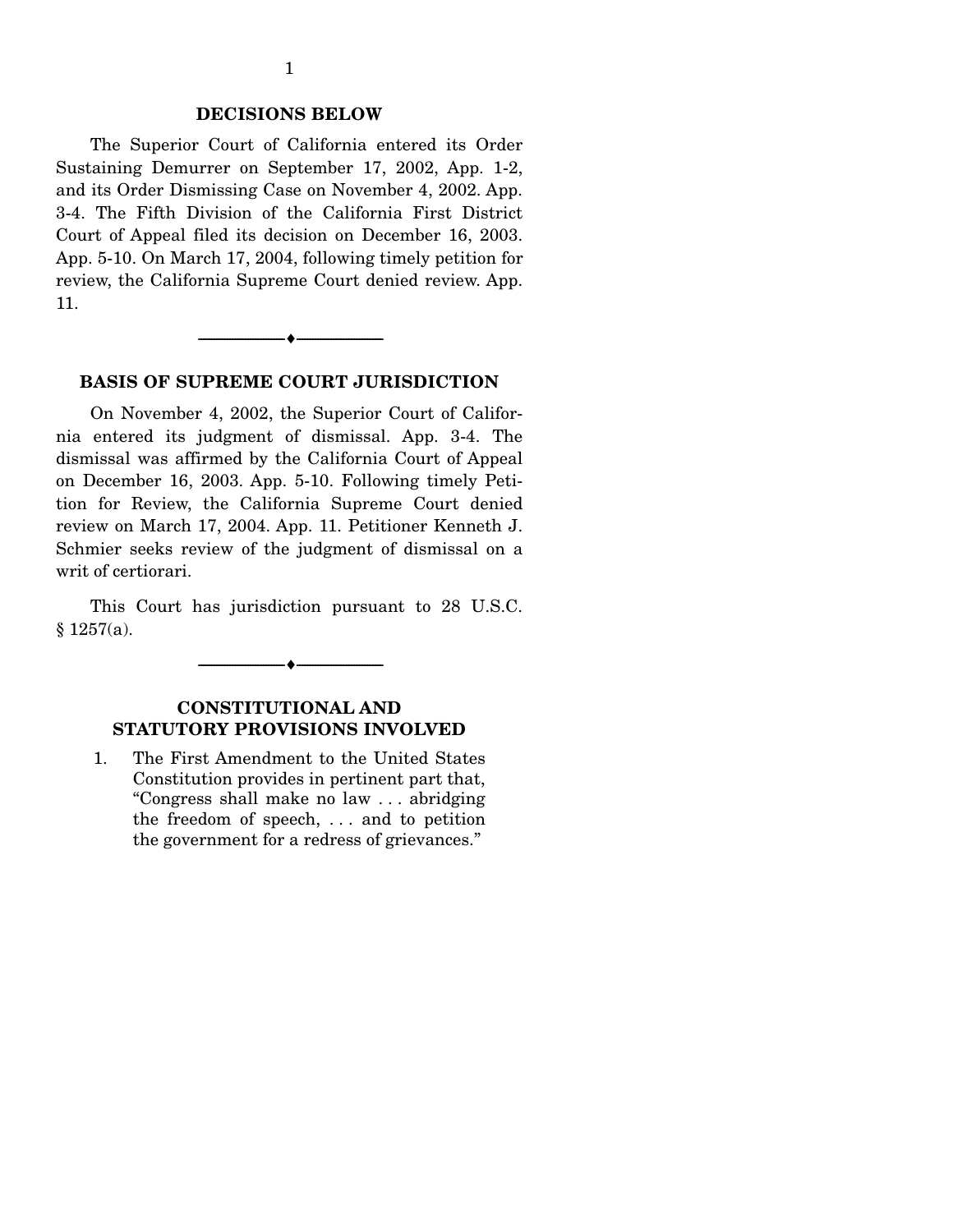3. This petition involves the constitutionality of Rule 977 of the California Rules of Court, which provides in relevant part,

(a) [Unpublished Opinions] An opinion of a Court of Appeal or an appellate department of the superior court that is not certified for publication or ordered published shall not be cited or relied on by a court or a party in any other action or proceeding except as provided in subdivision (b).

(b) [Exceptions] Such an opinion may be cited or relied on:

> (1) when the opinion is relevant under the doctrines of law of the case, res judicata, or collateral estoppel; or

> (2) when the opinion is relevant to a criminal or disciplinary action or proceeding because it states reasons for a decision affecting the same defendant or respondent in another such action or proceeding.

Rule 977, California Rules of Court (West 2004).

--------------------------------- ♦ ---------------------------------

2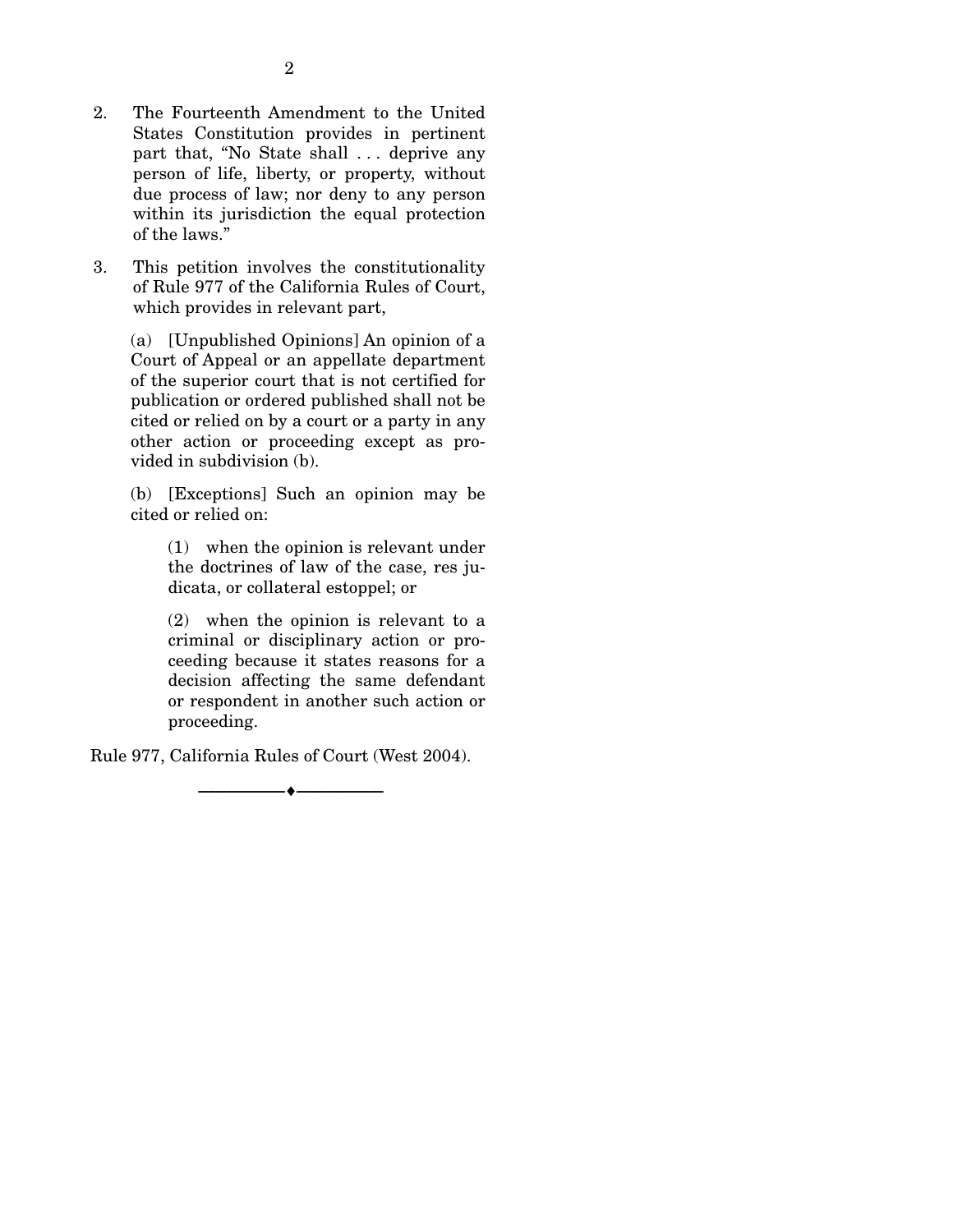#### **STATEMENT OF THE CASE**

## **A. Procedural History and Presentation of Federal Question**

 On January 24, 2002, Kenneth J. Schmier filed a complaint for declaratory and injunctive relief in San Francisco Superior Court against the Supreme Court of California, the California Courts of Appeal and the California Judicial Council (hereafter "the California Judiciary.") Schmier alleged that a panel of Division Five of the First District Court of Appeal violated his constitutional rights of free expression when it refused, on the basis of Rule 977, to permit him to cite and discuss relevant unpublished opinions in an oral argument on behalf of a client.

 In his complaint, Schmier sought injunctive relief, nominal damages, and a declaration that Rule 977 of the California Rules of Court violates the First and Fourteenth Amendments to the United States Constitution and Article I, § 3 of the California Constitution pursuant to Title 42 Chapter 21 Subchapter I Sec. 1983.

 The California Judiciary filed a notice of demurrer and demurrer on March 2, 2002, and Schmier opposed the demurrer. In California, a demurrer challenges the legal sufficiency of the complaint. On April 9, 2002, without appearance by the parties, the trial court adopted its tentative ruling and sustained the demurrer without leave to amend.

 The trial court signed the Order Sustaining Demurrer on September 12, 2002, and the order was entered on September 17, 2002. Notice of Entry of Order Sustaining Demurrer was filed October 1, 2002.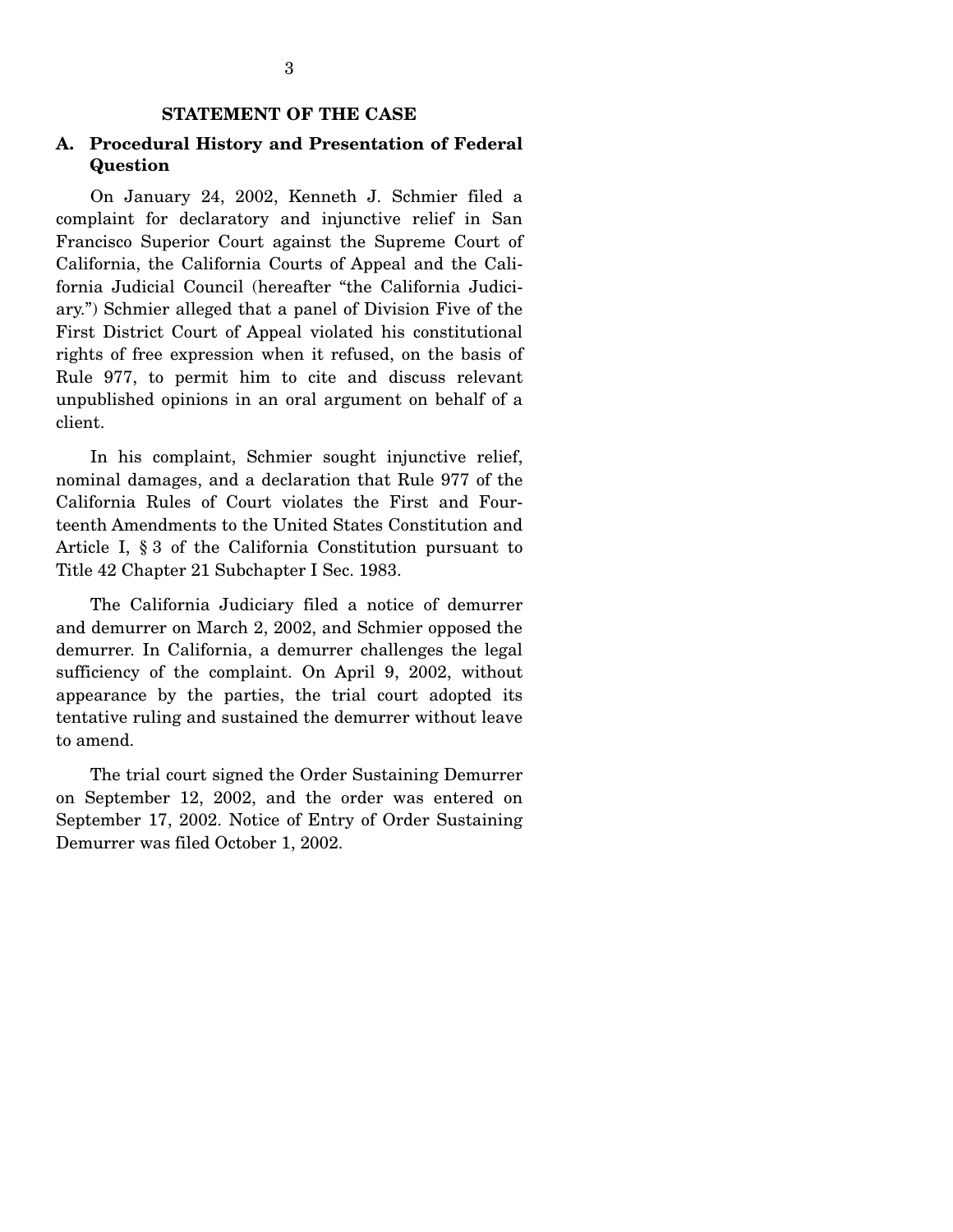The trial court entered the Order Dismissing Case on November 4, 2002. Notice of Entry of Order Dismissing Case was filed on December 20, 2002.

 Appellant/Petitioner filed his Notice of Appeal Combined with Notice Designating Clerk's Transcript on December 23, 2002. As set forth in the Notice of Appeal, Schmier appealed the Order Dismissing Case entered on November 4, 2002, and the related Order Sustaining Demurrer entered on September 17, 2002.

 Petitioner requested that the panel members of Division Five, First Appellate District, to which the appeal was assigned, recuse themselves because the action directly involved the conduct of that very panel in a prior appeal. The request was denied.

 The parties briefed the appeal, and the appeal was submitted to the Court of Appeal without oral argument. The decision of the Court of Appeal herein affirming the trial court was filed on December 16, 2003, and it became final on January 15, 2004. No petition for rehearing was filed in the Court of Appeal.

 Schmier filed a timely Petition for Review with the California Supreme Court on January 26, 2004. The California Supreme Court denied review on March 17, 2004.

 This case presents important questions as to the scope and application of the First and Fourteenth Amendments to the United States Constitution to argument in the judiciaries across America.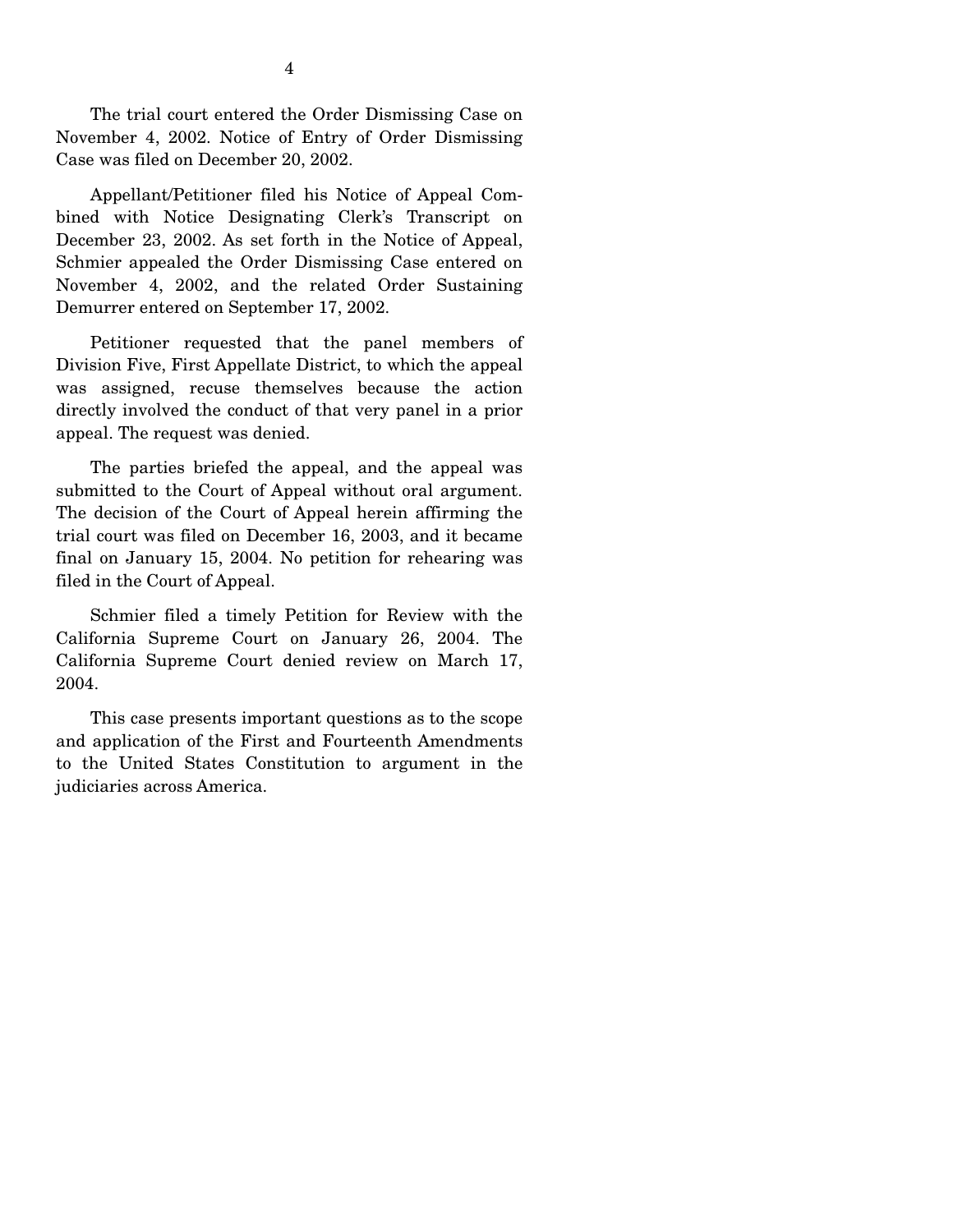#### **B. Factual Background**

 Petitioner Kenneth J. Schmier is an attorney at law and member of the California State Bar. Schmier was counsel of record for plaintiff Michael Schmier in an action entitled *Michael Schmier v. Supreme Court of California*, San Francisco Superior Court No. 995232, Court of Appeal, First Appellate District No. AO85177 (hereafter "*Schmier I.*") Kenneth Schmier and Michael Schmier are brothers and are at the forefront of the nationwide effort to end no-citation rules<sup>1</sup>. Schmier I challenged the constitutionality of Rules 976 through 979 of the California Rules of Court.

 Appearing as counsel of record before a panel of Division Five, First Appellate District, in *Schmier I*, Petitioner sought permission to cite unpublished appellate decisions with holdings directly relevant to the issues before the panel. Justice Barbara Jones, Presiding, expressly denied the request, relying on Rule 977, and the panel refused to permit Petitioner to cite or discuss unpublished decisions during his argument on behalf of his client. *Schmier I* thereafter resulted in a published decision, *Schmier v. Supreme Court of California*, 78 Cal. App. 4th 703 (2000), *rehearing denied*, March 2, 2000, *review denied*, May 24, 2000, *cert. denied*, 531 U.S. 958 (October 30, 2000). The *Schmier I* published decision affirmed the dismissal of the action, questioning the appellant's standing and also stating that Rules 976-979, which authorize California courts to designate some decisions as "published"

<sup>&</sup>lt;sup>1</sup> Young, Gary, "Rule Crusader; His Target: Court Opinions That Aren't Officially Published," *National Law Journal* (June 24, 2002).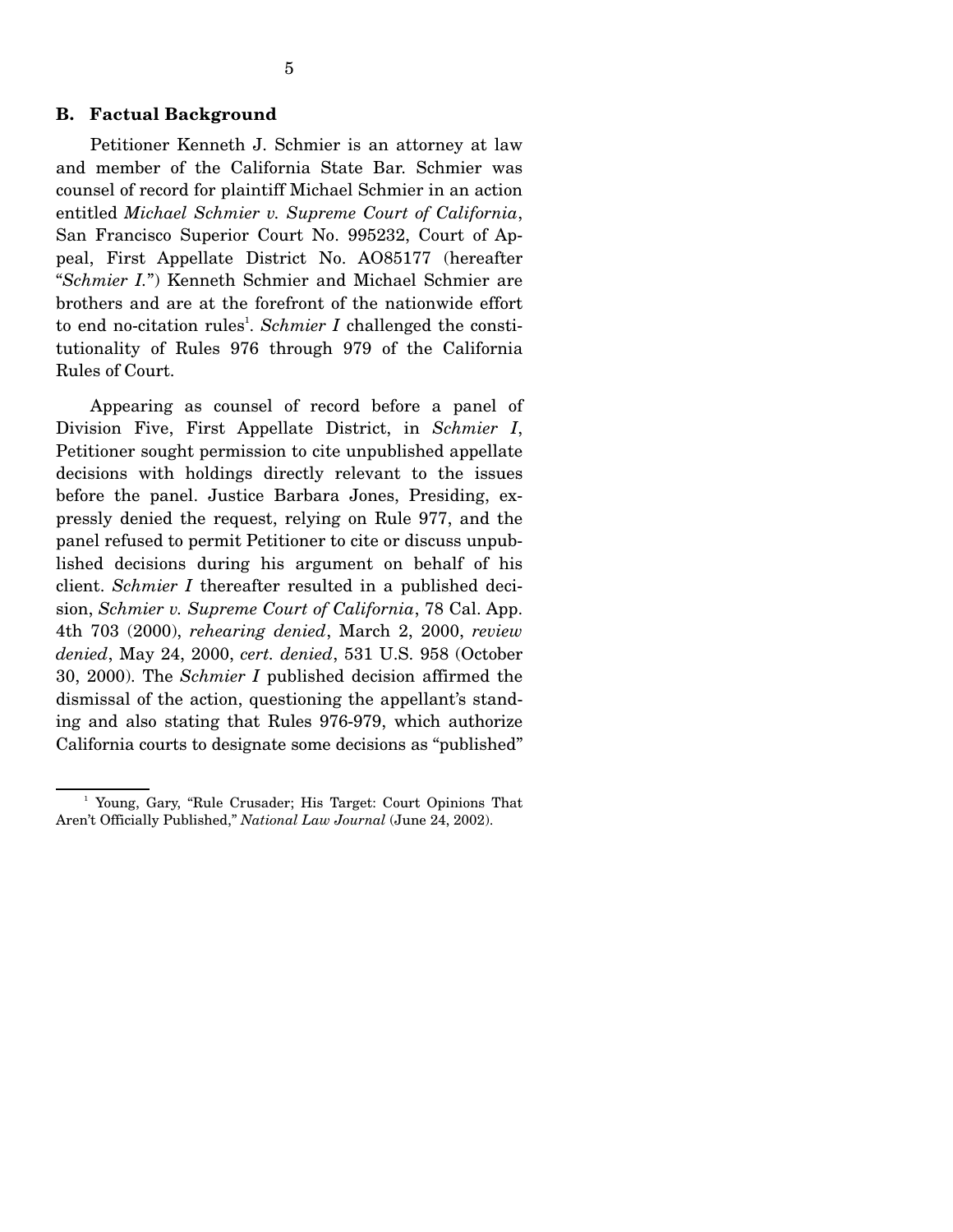and some as "unpublished," and, by implication, Rule 977, the no-citation rule, did not violate the Due Process or Equal Protection rights of litigants as a matter of law. The decision did not address the free speech issue.

 Schmier took a second appeal (*Schmier II*) regarding denial of an award of attorney fees. The appeal was based upon language contained in the published decision of *Schmier I* in which the appellate court appeared to construe Rule 976 as mandating that decisions containing new law be published and to construe Rule 977 as allowing citation of unpublished decisions for any persuasive (but not precedential) value they might have<sup>2</sup>. Schmier argued the new constructions of Rules 976 and 977, and a resulting administrative decision of the California Judicial Council to publish unpublished decisions on the internet, achieved significant objectives of the litigation benefiting the people of California. The *Schmier I* panel heard the second appeal, but refused to consider any unpublished decisions of the same California Court of Appeal cited to it, and issued another published decision, i.e., *Schmier v. Supreme Court*, 96 Cal. App. 4th 873 (2002). The *Schmier II* published opinion held that Rules 976-979 do not require the publishing of any decision, even those establishing new law; that Rule 977 prohibits any citation of unpublished decisions for any purpose<sup>3</sup>; and that Petitioner's motion for appellate attorney fees should be denied.

<sup>2</sup> Stephen R. Barnett, Scott Bennett, Maria Lin and Janet Tung, *New Day,* Daily Journal (Sept. 26, 2001).

<sup>&</sup>lt;sup>3</sup> Other than the 977(b) exceptions.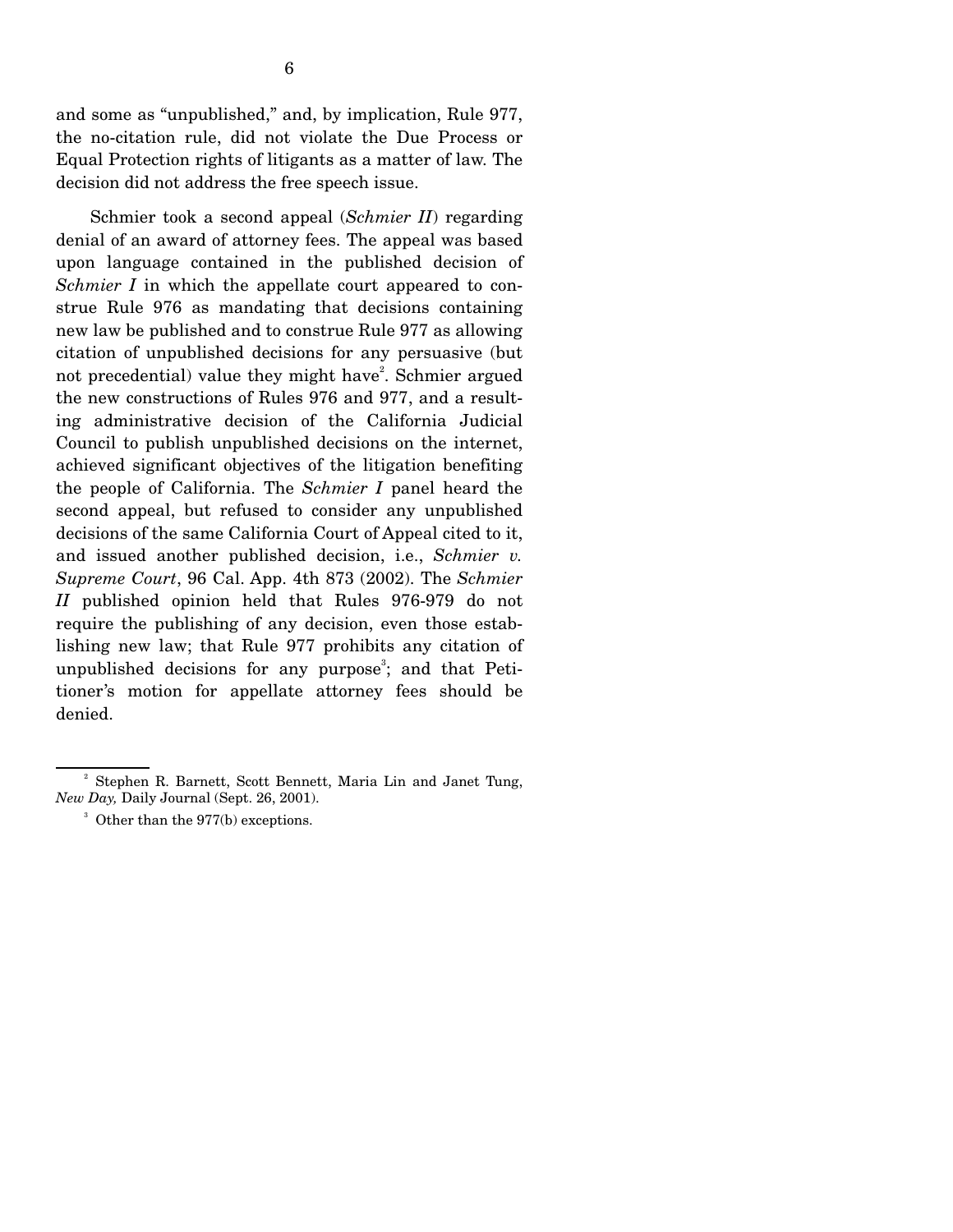During preparation of that appeal Petitioner determined his argument required the citation of unpublished decisions. Therefore, while *Schmier II* was pending, Petitioner filed the instant action (now Kenneth Schmier, rather than Michael Schmier, but herein called *Schmier III*), individually and as a private attorney general (CA Code Civ. Proc., § 1021.5), for declaratory and injunctive relief to enjoin respondents from enforcing rule 977 hoping that unpublished authorities to be cited to the *Schmier II* appellate court might not be rejected solely on the basis of Rule 977.

 The trial court declined to issue a preliminary injunction and the *Schmier II* appellate court refused to consider any unpublished decisions brought to its attention, again solely on the basis of Rule 977. In the absence of the citation of these unpublished authorities, the appellate court denied the claims of Petitioner's clients and attorney fees to Petitioner.

 In *Schmier III* petitioner also sought nominal damages as a result of being precluded from citing and discussing unpublished decisions at oral argument in *Schmier I*, as well as the refusal of the court to consider Petitioner's citation of unpublished decisions in *Schmier II*.

 Petitioner contends that on its face and as applied, Rule 977 violates the constitutional rights to freedom of speech and to petition the government for redress of grievances. The California Judiciary demurred on the ground that the rule is valid and therefore Petitioner's complaint failed to state a cause of action. (CA Code Civ. Proc., § 430.10, subd. (e).) The trial court sustained the demurrer without leave to amend on the ground that rule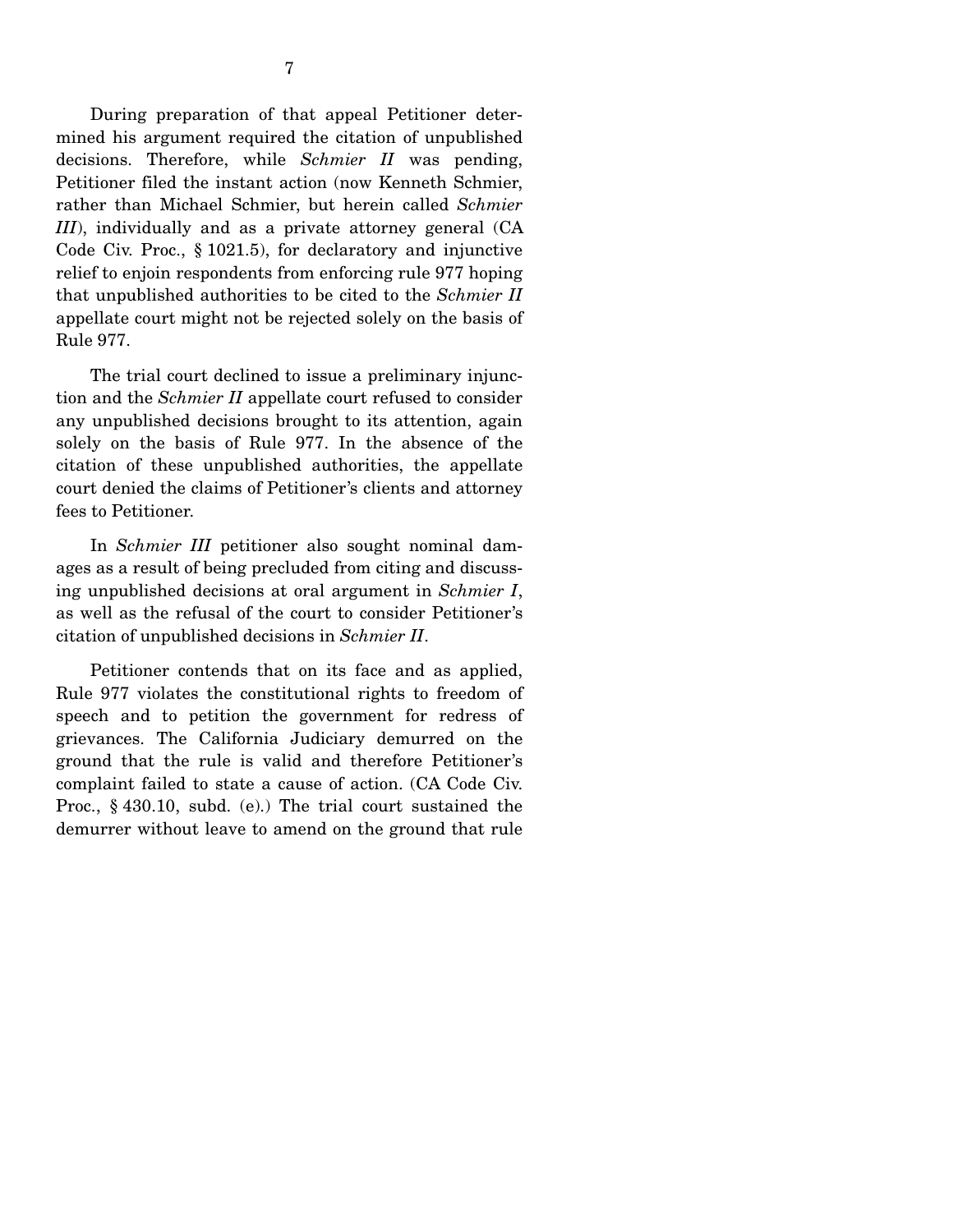977 is not legally or constitutionally infirm, and ordered the case dismissed.

--------------------------------- ♦ ---------------------------------

#### **REASONS FOR GRANTING THE WRIT**

 The issue of validity of "no-citation" rules presented here poses a great controversy among and within judiciaries across America. The Judiciaries are divided<sup>4</sup>. Judges are offering reasons for no-citation rules that offend basic American expectations of appellate courts<sup>5</sup>.

 "Dispositions bearing the names of three court of appeals judges are very different in that regard. Published opinions set the law of the circuit, and even unpublished dispositions tend to be viewed with fear and awe, simply because they, too, appear to have been written (but most likely were not) by three circuit judges." Judge Alex Kozinski, *Letter to 3rd Circuit Judge Samuel Alito, Jr. in opposition to Proposed FRAP 32.1*.

 $\sim$   $\frac{4}{3}$  25 States And Four United States Courts Of Appeals Currently Retain No-Citation Rules. *See* Barnett, Stephen R., "No-Citation Rules Under Siege: A Battlefield Report and Analysis," *The Journal Of Appellate Practice And Process* (Fall 2003).

<sup>&</sup>lt;sup>5</sup> "When the people making the sausage tell you it's not safe for human consumption, it seems strange indeed to have a committee in Washington tell people to go ahead and eat it anyway." The Advisory Committee Note observes that all manner of sources may be cited in court papers, including "opinions of federal district courts, state courts, and foreign jurisdictions, law review articles, treatises, newspaper columns, Shakespearian sonnets, and advertising jingles," and finds no persuasive reason to prohibit the citation of unpublished dispositions of the courts of appeals. Proposed Fed. R. App. P. 32.1 Advisory Committee Note, at 35 [hereinafter Advisory Committee Note]. Our judges, however, find very persuasive and obvious reasons for drawing that distinction: Shakespearian sonnets, advertising jingles and newspaper columns are not, and cannot be mistaken for, expressions of the law of the circuit. Thus, there is no risk that they will be given weight far disproportionate to their intrinsic value.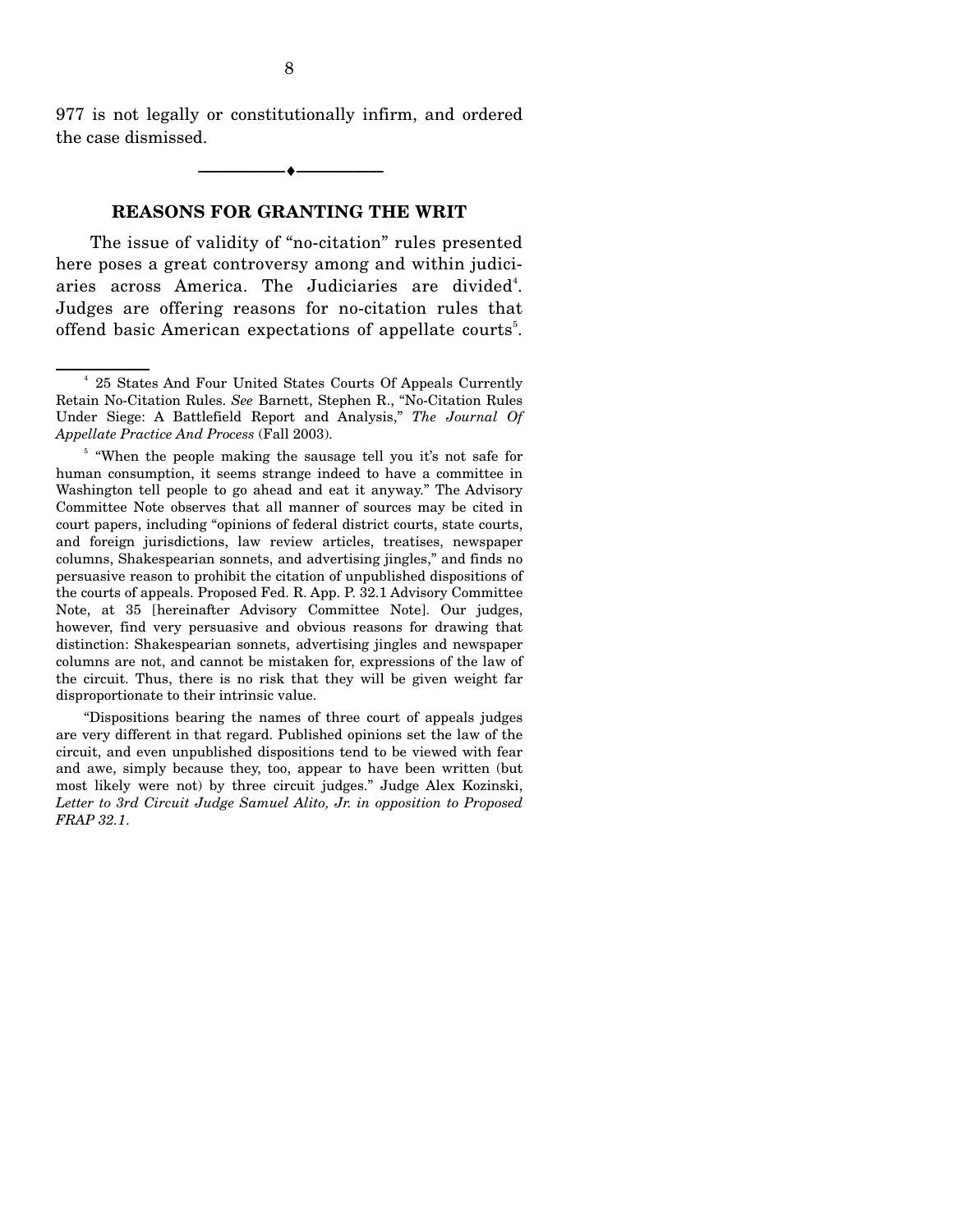The Department of Justice has suggested to the Appellate Rules Committee the importance of having the United States Supreme Court resolve this issue<sup>6</sup>, and moved the adoption of FRAP 32.1. The Appellate Rules Committee voted 7-1 to endorse FRAP 32.1, which would eliminate no-citation rules in the federal courts, expressly finding no-citation rules "difficult to justify" and "wrong as a policy matter."<sup>8</sup> Nevertheless a minority of federal judges has announced a determination to derail the proposed

<sup>&</sup>lt;sup>6</sup> "MR. LETTER: Judge Walker, just one question. Given that there are clearly widely varying and strong views on this, wouldn't it make sense for us as a committee . . . to send this up the line so that frankly the Supreme Court is the one who makes the decision, rather than us? Because it may very well be that many of us agree with you on local option but nevertheless understand that many disagree.

 <sup>&</sup>quot;So again shouldn't this be passed up so that this, since this is so controversial and apparently difficult, shouldn't the Supreme Court make that decision rather than this committee?" Transcript Administrative Offices Of The U.S. Courts, Advisory Committee On Appellate Rules, Tuesday, April 13, 2004, Page 195.

<sup>&</sup>lt;sup>7</sup> "There is no compelling reason to treat non-precedential opinions differently. It is difficult to justify a system under which the nonprecedential opinions of the D.C. Circuit can be cited to the Seventh Circuit, but the non-precedential opinions of the Seventh Circuit cannot be cited to the Seventh Circuit. *See* D.C. Cir. R. 28(c)(1)(B); 7th Cir. R.  $53(b)(2)(iv)$  & (e)." Proposed Fed. R. App. P. 32.1 Advisory Committee Note.

<sup>&</sup>lt;sup>8</sup> The advisory Committee believes that restrictions on the citation of "unpublished" or "non-precedential" opinions the violations of which can lead to sanctions or to formal charges of unethical conduct are wrong as a policy matter. Report of Advisory Committee on Appellate Rules From Judge Samuel A. Alito, Jr., Chair to Judge Anthony J. Scirica, Chair, Standing Committee on Rules of Practice and Procedure (May 22, 2003).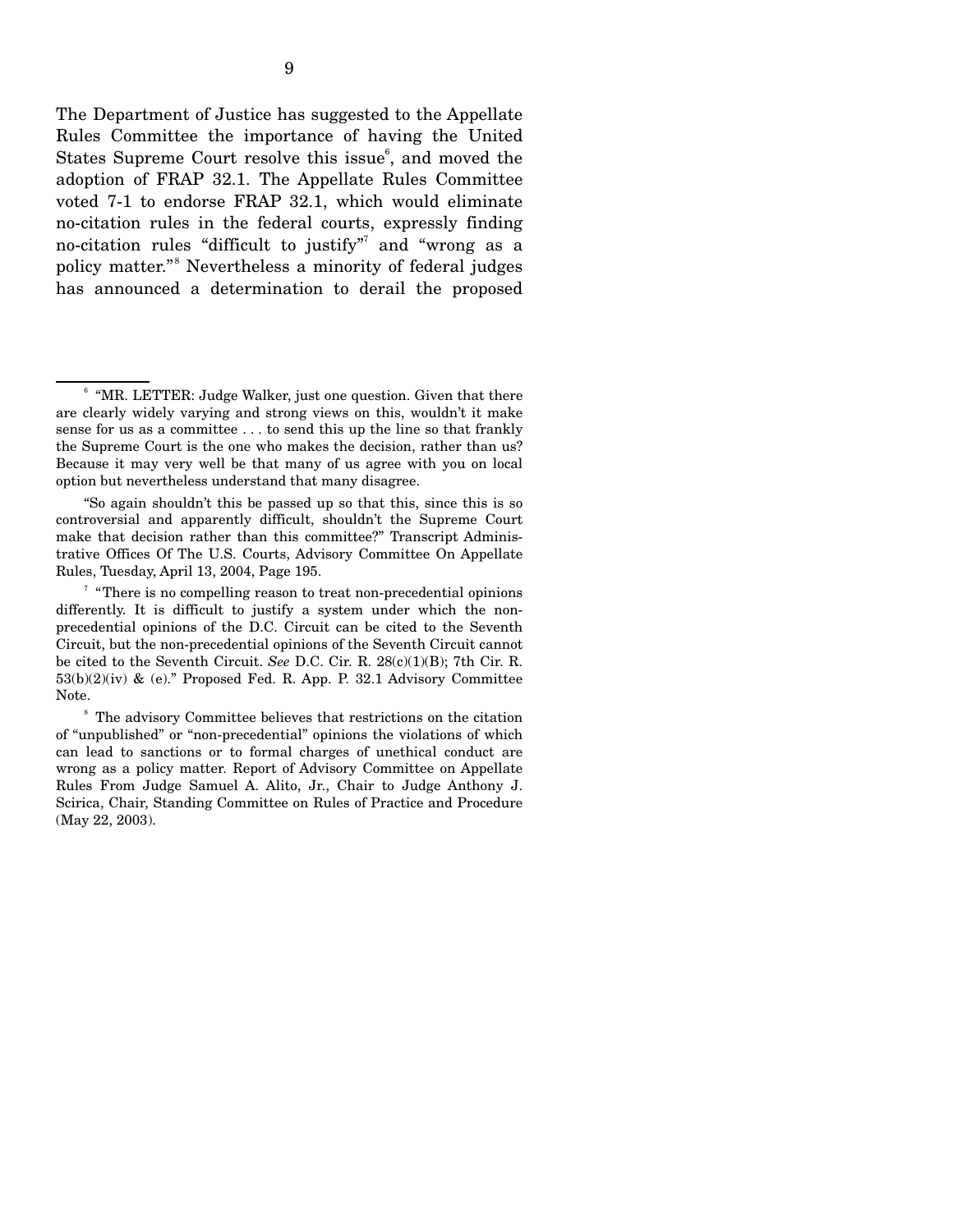rule<sup>9</sup>. Settlement of this issue is necessary to curtail an unending and unseemly public controversy within the judiciaries across America.

 Presumably the issue will come before the Supreme Court during the administrative approval process of FRAP 32.1, but that administrative process will do nothing to restore Petitioner's rights in California. The United States Supreme Court is the only Court to which Petitioner may turn for an unbiased hearing. The panel of the California Court of Appeal to which this matter was assigned was the very panel that denied petitioner opportunity to cite unpublished appellate decisions. The California Supreme Court itself promulgated Rule 977, and its members have privately lobbied against both proposed FRAP  $32.1^{\text{10}}$  and California Legislative bills proposed to eliminate the nocitation rule<sup>11</sup>. Respondents and the California Attorney General have warned the legislature that an attempt to legislatively address this issue would violate the separation of powers doctrine<sup>12</sup>. The Ninth Circuit has publicly announced that a majority of its judges oppose the elimination

<sup>9</sup> Ward, Stephanie F., "Giving Their Opinions; Committee Backs Rule Allowing Lawyers to Cite Unpublished Decisions," *ABA Journal eReport* (April 23, 2004).

<sup>&</sup>lt;sup>10</sup> Letter of Chief Justice Ronald M. George to the Appellate Rules Committee. http://www.secretjustice.org/pdf\_files/Comments/03-AP-471.pdf

<sup>&</sup>lt;sup>11</sup> *See* Rappattoni, Linda, "Bill on Unpublished Opinions Dropped: Chief Justice agrees to study how the rules are applied, but remains opposed to such rules," Daily Journal (April 26, 2004).

 $12$  Committee Report Assembly Committee On Judiciary, AB 2404 February 24, 2000. Whether such an enactment would violate that doctrine is irrelevant, because Respondent would have the final say.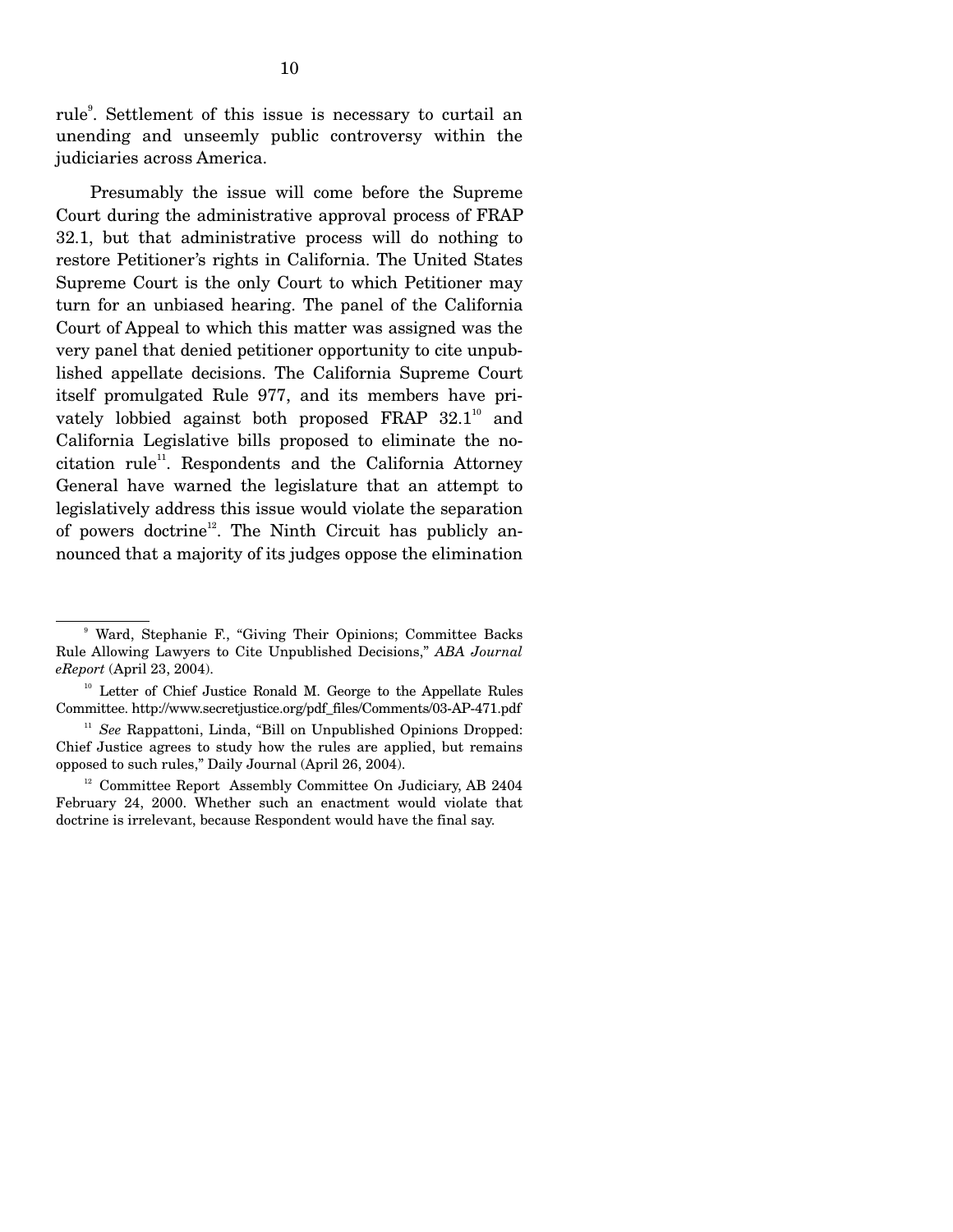of no-citation rules and mounted a letter writing campaign to that  $effect^{13}$ .

 Apparently there are judges across America that need to be reminded that courtrooms are forums procedurally structured for open and free debate, and that there is a warranty of judicial determination: that law to be good enough for one must be good enough for all.

# --------------------------------- ♦ --------------------------------- **ARGUMENT**

 Petitioner does not challenge the constitutionality of a court's ability to publish cases selectively, or the power of a court to select from precedents properly presented to it or known by it, those precedents it finds apposite within the context of a particular case. Petitioner challenges only the California Judiciary's ability to enforce an unconstitutional content based prior restraint of counsel's spoken and written argument, the effect of which is to allow the California Judiciary selectively and arbitrarily to negate all prospective authority of appellate decisions outside of the context of determining cases or controversies $14$ , and defeat entirely the many salutary effects of the flexible but fundamental concept of *stare decisis*.

13 Judge Alex Kozinski, *Letter to 3rd Circuit Judge Samuel Alito, Jr. in opposition to Proposed FRAP 32.1*.

14 Selective prospectivity is unconstitutional. *See James B. Beam Distilling Co. v. Georgia*, 501 U.S. 529 (1991); *Griffith v. Kentucky*, 479 U.S. 314 (1987).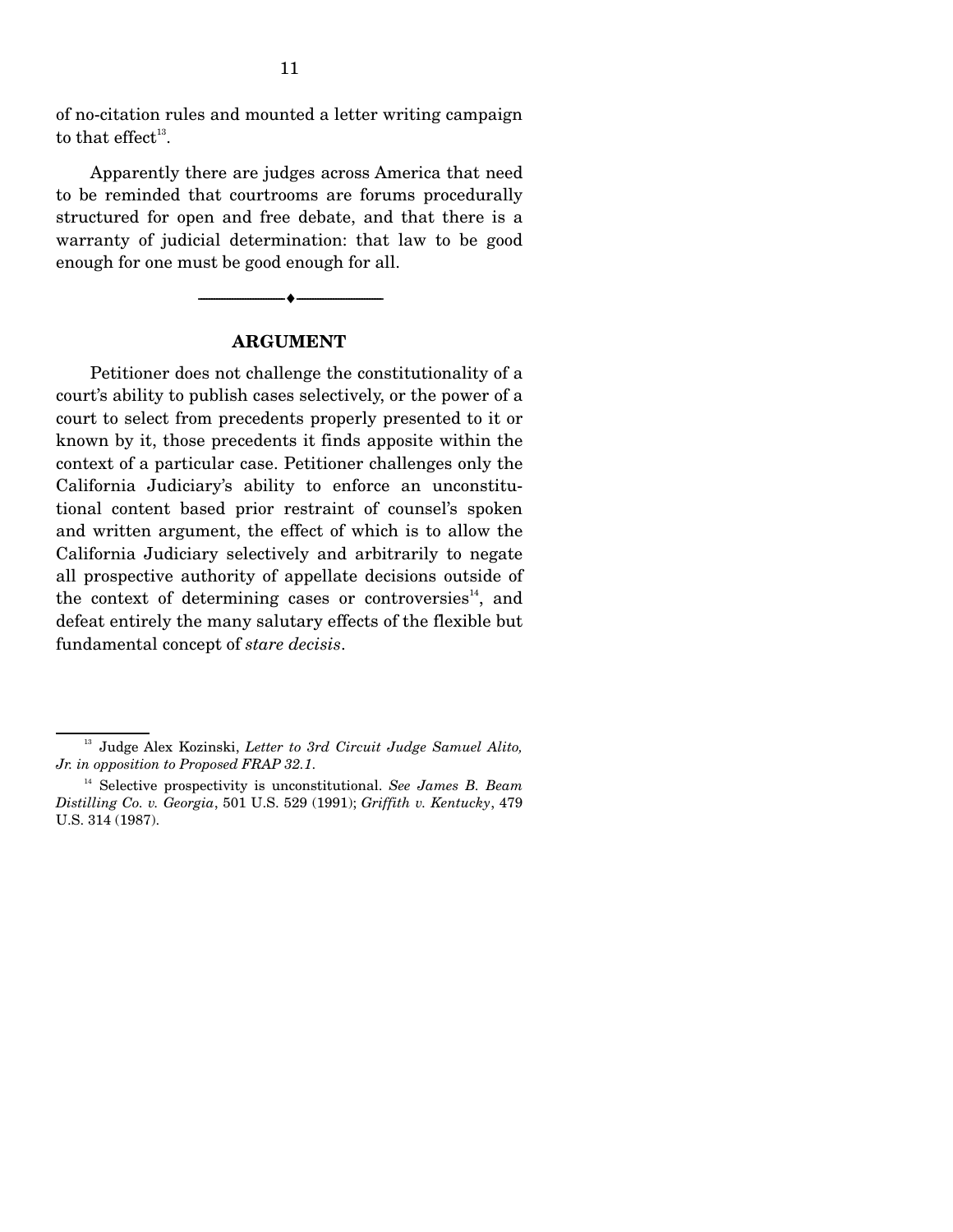The California Constitution requires all appellate court decisions to be in writing with reasons stated<sup>15</sup>. There is no California statute or other rule of any kind that negates the precedential authority of appellate court decisions on the basis of being designated "Not to Be Published" rather than "To Be Published". To the contrary, California law requires all inferior tribunals to follow the *decisions* of the California Court of Appeal<sup>16</sup>. Nevertheless, Respondents have declared 94% of these same decisions of the California Court of Appeal to be illegal to mention in court argument. This "no-citation" rule has the effect of making almost all appellate decisions nullities to the law, despite that a large proportion of these appellate decisions determine matters of first impression. Petitioner sought to use this body of legal thinking to argue to the court that vast numbers of decisions resolving matters of first impression significant to the community were being resolved in uncitable opinions leaving the state without benefit of law or even guidance on each of the many issues considered, and that the appellate court was required by law to consider those opinions. By Rule 977, Petitioner, and all other litigants, have been denied the only tool with which powerless litigants can petition infinitely powerful judiciaries to award equal protection – to argue in the manner of Mark Anthony, "You yourself embraced the logic I argue to you, what has changed that you now refuse to honor that same logic?"

<sup>&</sup>lt;sup>15</sup> California Constitution, Article VI, § 14.

<sup>16</sup> *Auto Equity Sales v. Superior Court,* 57 Cal.2d 450 (1962).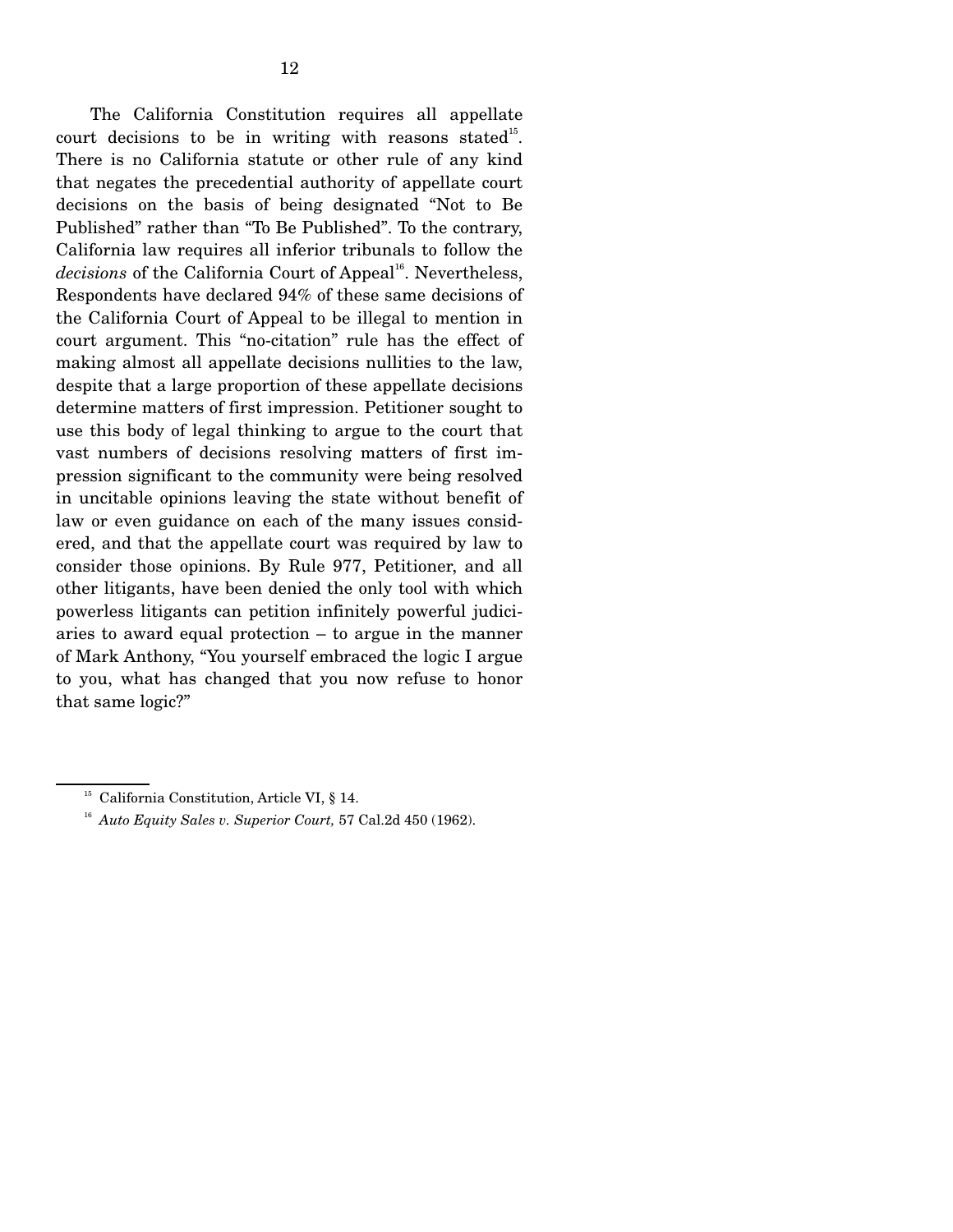Petitioner suggests that the California appellate court erred in its assertion that freedom of speech can be so circumscribed in judicial forums that litigants may be forbidden to tell judges – government officials – how they have treated others similarly situated for no other reason than that the court's decisions have been marked "Not For Publication."

 Rule 977, on its face and as it has been applied to Petitioner, has violated his free speech rights guaranteed by the First Amendment to the United States Constitution and Article I, § 3 of the California Constitution.

 The broad sweep of Rule 977 is a prior restraint interfering with free speech. It is viewpoint-based because it bans the viewpoint of the judiciary, our law. It is also content-based because it both bans mention of the true attribution of court-reasoning to appellate judges which makes that court-reasoning law, and because it makes unmentionable content necessary to litigants to argue for equal protection. As a prior restraint, Rule 977 is presumptively invalid, and the burden of justifying such a rule should have fallen to the California Judiciary.

 Even if justification were offered and proven, Rule 977 would still be overbroad. For where is the judge who would feel comfortable preventing a criminal defendant from citing to his or her court unpublished cases that would, or even might, exonerate that defendant? Wouldn't that judge feel his or her court had violated basic American values $17$ ?

 $17$  A presumption that courts will waive Rule 977 to allow citation in such instances only deprives opponents of the rule of compelling fact (Continued on following page)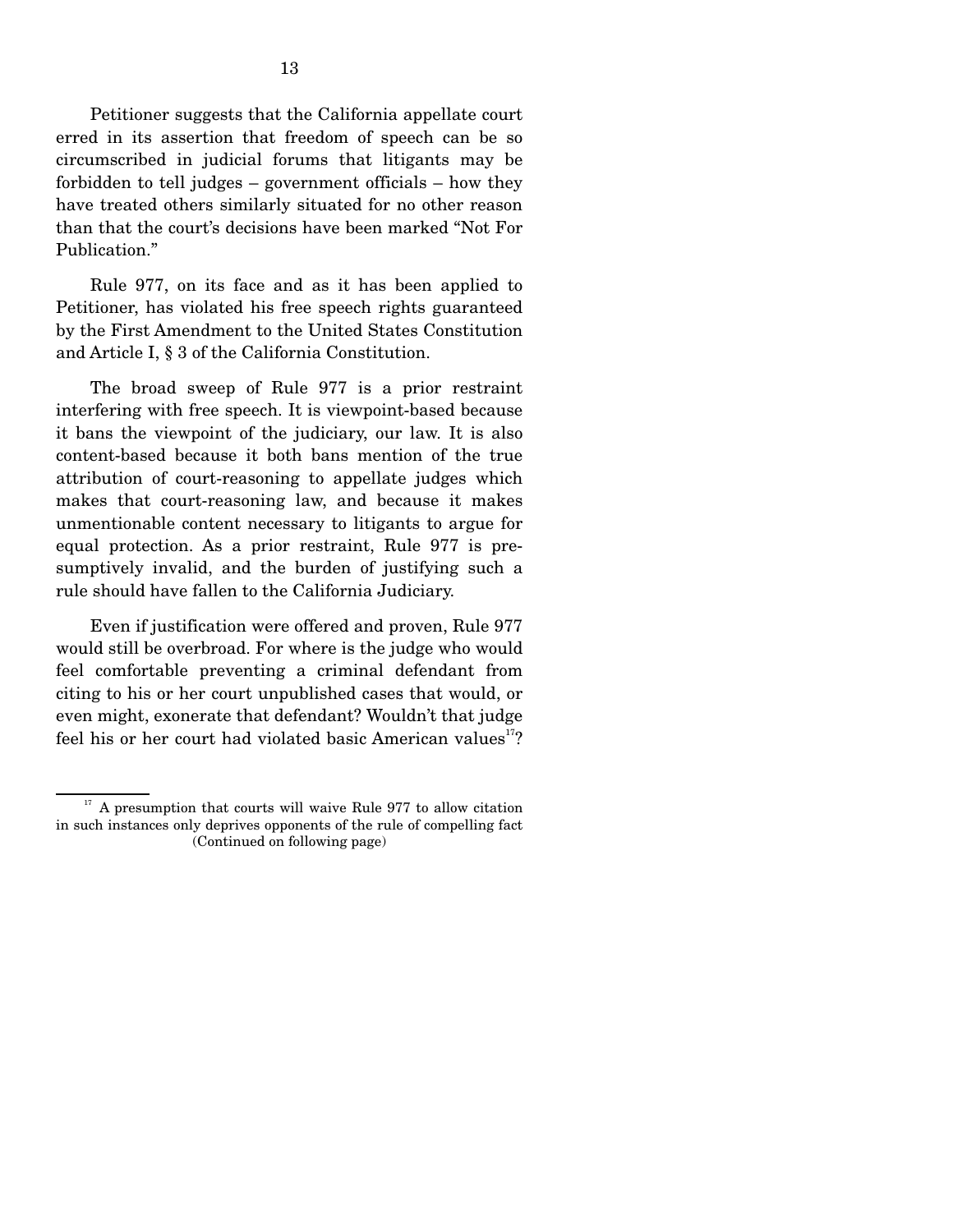Rule 977 is overbroad because it invokes no standards in its application, allowing judges to arbitrarily consign vast numbers of decisions of first impression to the dustbins of history by making nearly all of California's judicial precedent unmentionable, unknowable and unmemorable to a judiciary that expressly depends upon it for the proper exercise of its judicial power.

 Respondents have not permitted Rule 977 to be subject to constitutional scrutiny of any kind, and it cannot be declared a constitutional exercise of legitimate judicial authority on demurrer.

## **A. THE COURT OF APPEAL DECISION IS IN-CONSISTENT WITH THE HOLDING OF THE U.S. SUPREME COURT IN** *LEGAL SERVICES CORP. V. VELAZQUEZ.*

 Reference to the prior decisions of courts of appeal is the essence of common law argument, and is an exercise of speech and expression upon which common law courts must depend for the proper exercise of judicial power.

 *Legal Services Corp. v. Velazquez*, 121 S.Ct. 1043, 531 U.S. 533, 149 L. Ed. 2d 63 (2001), calls into question the constitutionality of any law that restricts the arguments that lawyers may pursue:

By seeking to prohibit the analysis of certain legal issues and to truncate presentation to the courts, the enactment under review prohibits

situations to challenge it, it does not eliminate the chilling effect on legal argument and *stare decisis.*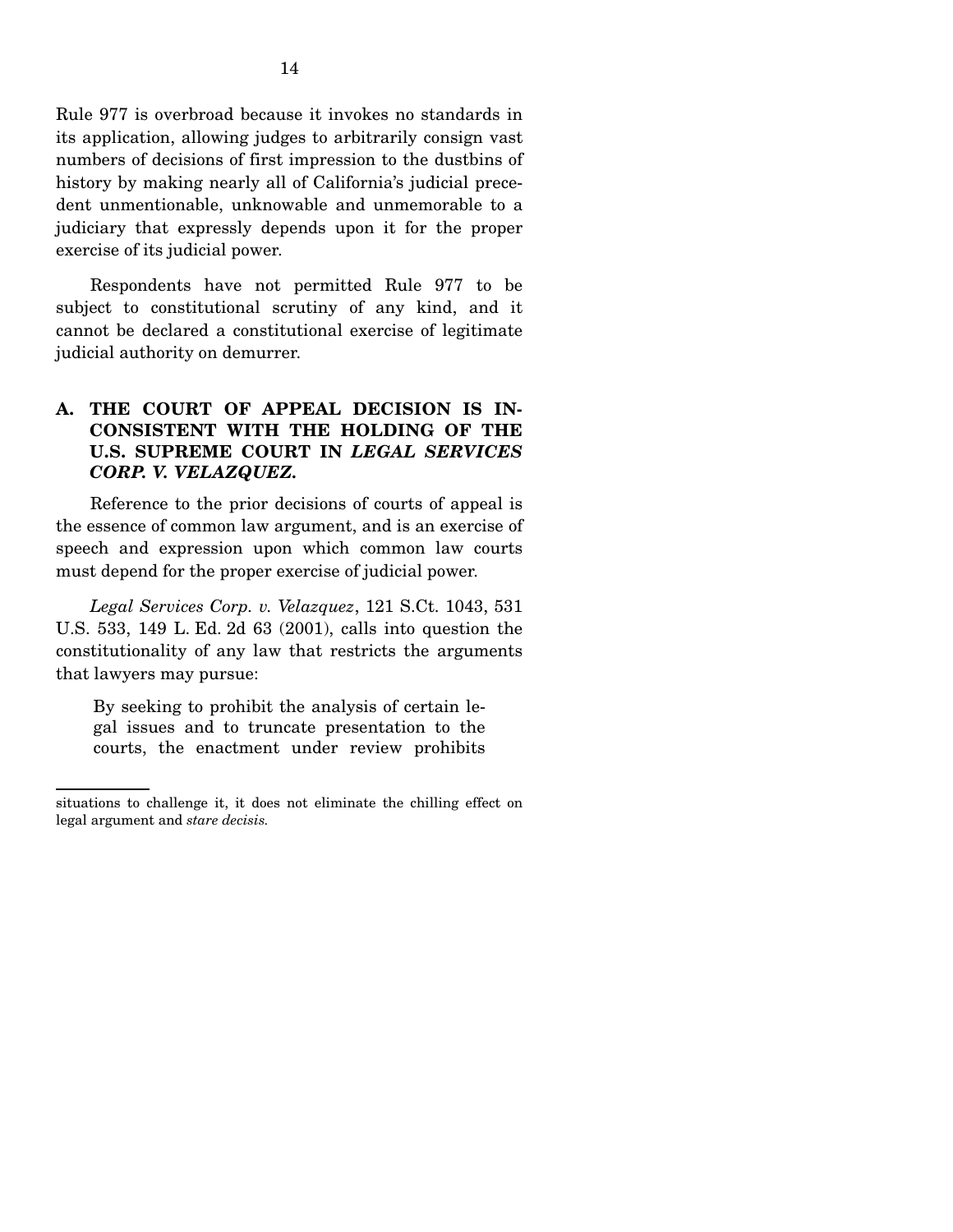speech and expression upon which courts must depend for the proper exercise of the judicial power. . . . [¶.] The restriction imposed by the statute here threatens severe impairments of the judicial function. Section 504(a)(16) sifts out cases presenting constitutional challenges in order to insulate the Government's laws from judicial inquiry. If the restriction on speech and legal advice were to stand, the result would be two tiers of cases. In cases where LSC counsel were attorneys of record, there would be lingering doubt whether the truncated representation had resulted in complete analysis of the case, full advice to the client, and proper presentation to the court. The courts and public would come to question the adequacy and fairness of professional representations when the attorney, either consciously to comply with this statute or unconsciously to continue the representation despite the statute, avoided all references to questions of statutory validity and constitutional authority. A scheme so inconsistent with accepted separation of powers principles is an insufficient basis to sustain or uphold the restriction on speech. It is no answer to say that the restriction on speech is harmless because, under LSC's interpretation of the Act, its attorneys can withdraw. This misses the point. *The statute is an attempt to draw lines around the LSC program to exclude from litigation those arguments and theories Congress finds unacceptable but which by their nature are within the province of the courts to consider.* 

#### *Velazquez,* 121 S.Ct. at 1050-51 (italics added).

 Multiple commentators have recognized that the *Velazquez* holding applies to no-citation rules for the same reasons enumerated by the Supreme Court. *See, e.g.,*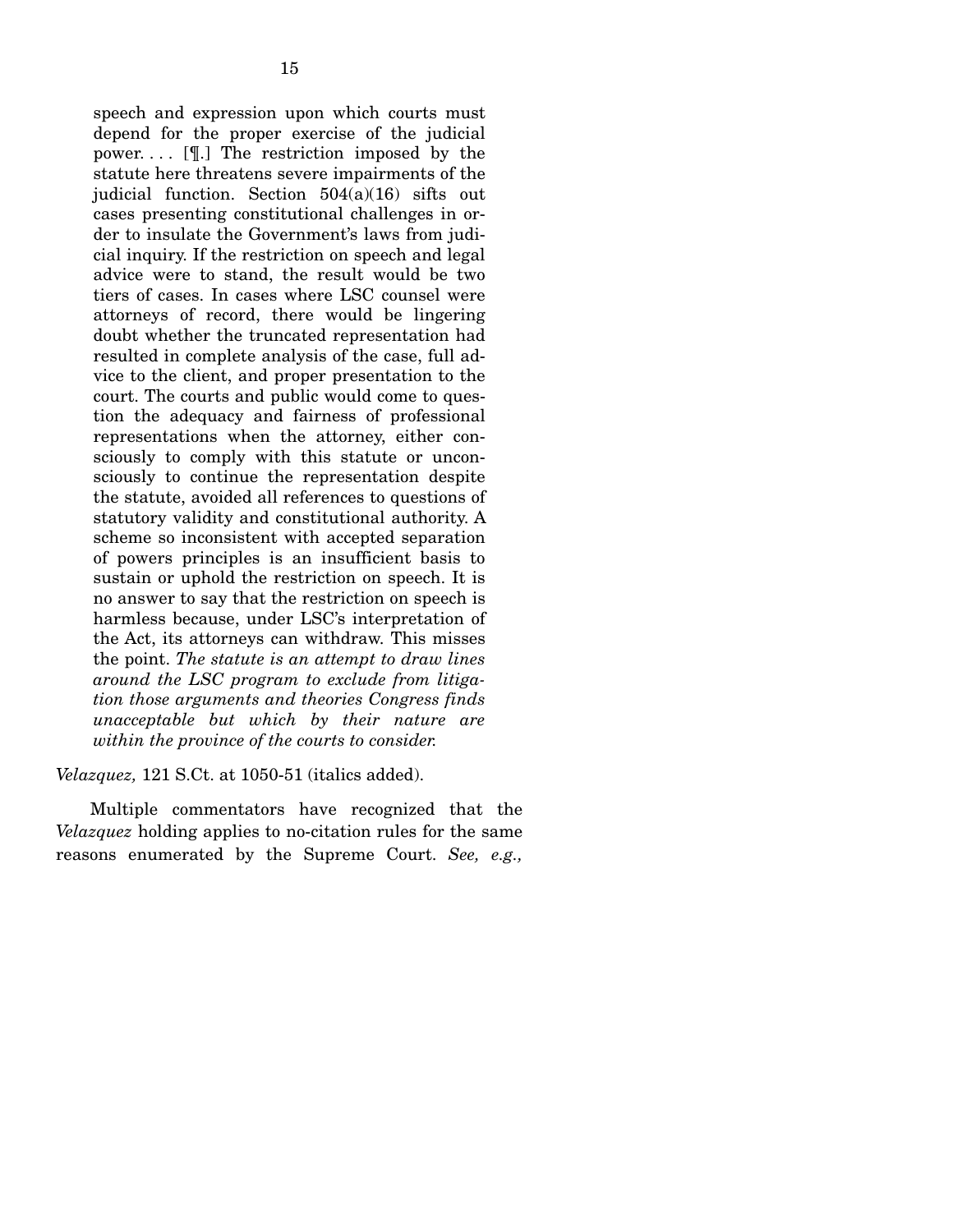Barnett, Stephen R., "From Anastasoff to Hart to West's Federal Appendix: The Ground Shifts Under No-Citation Rules," *Journal of Appellate Practice and Process* (Spring 2002); Tusk, Maria Brook, "No-Citation Rules As A Prior Restraint on Attorney Speech," 103 Colum. Law Rev. 1202 (June 2003).) Others have strongly made the argument that no-citation rules violate free speech. (*See, e.g.,* Katsh and Chachkes, "Examining the Constitutionality of No-Citation Rules," *New York Law Journal* (April 2, 2001).)

 Rule 977 truncates presentation to the courts in the same way as the law this Court struck down in *Velazquez*. The California Court of Appeal incorrectly distinguished *Velazquez*, and the resulting decision is inconsistent with the opinion of the Supreme Court.

 First, the California Court of Appeal finds Rule 977 different from the Act considered in *Velazquez* because Rule 977 is, according to it, viewpoint-neutral. The Court of Appeal is incorrect. Rule 977 eliminates from discussion perhaps the most important viewpoint of all – the Judiciary's viewpoint as expressed in its own prior appellate decisions.

 Moreover, even if Rule 977 *is* viewpoint-neutral, it certainly is not content-neutral because it prohibits attribution of judicial reasoning to its authors. The rule, by its clear language, identifies particular content of speech and prohibits that content. Both content-based *and* viewpoint-based restrictions are presumptively invalid. *See Hill v. Colorado*, 530 U.S. 703, 769 (2000) (Kennedy, J., dissenting on other grounds).

 Second, the Court of Appeal finds that Rule 977 does not operate to preclude any attorney from presenting any argument to the court. Says the Court of Appeal, "a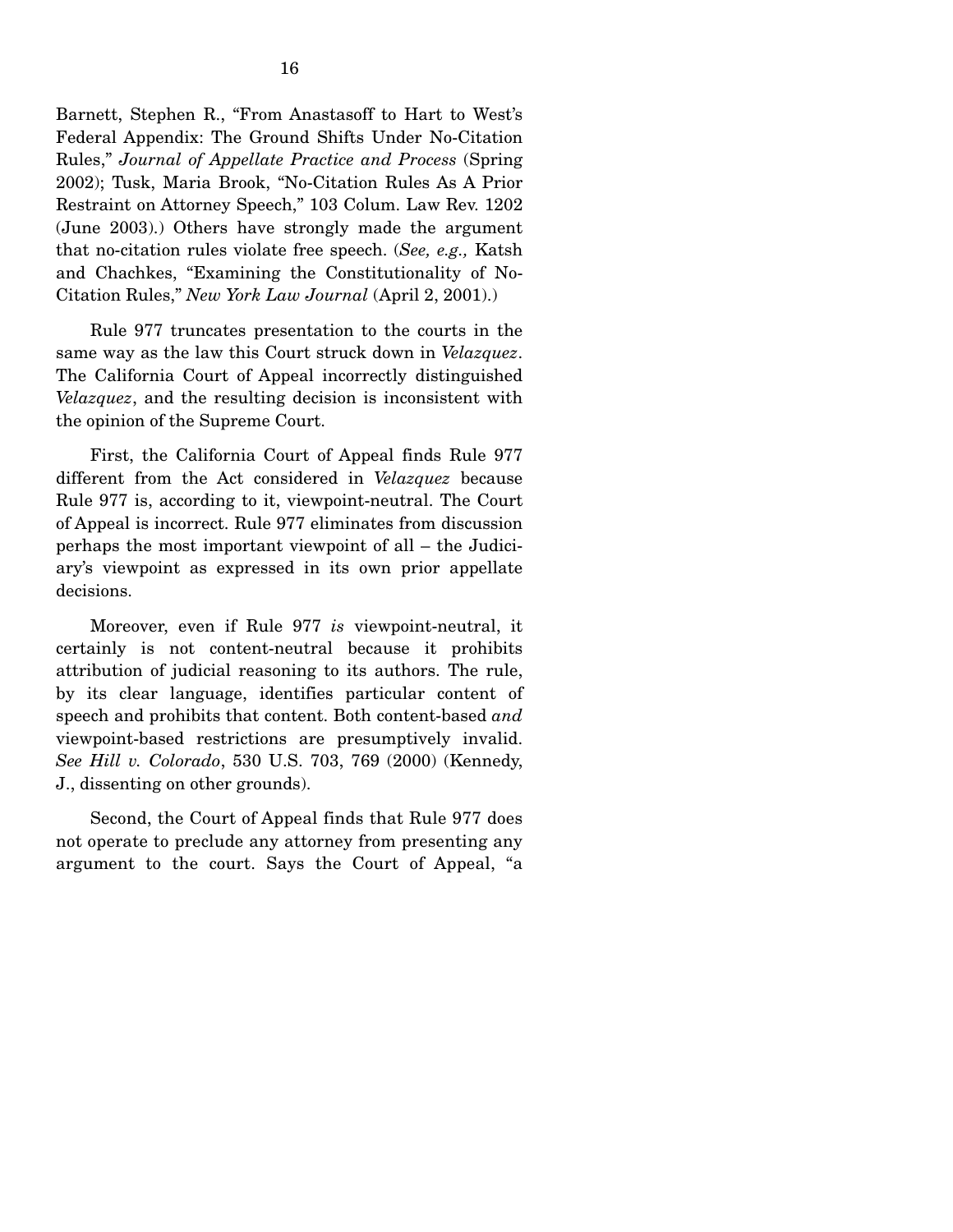contention that rests on the reasoning of an unpublished decision may be asserted in a party's brief or argued in court." While a litigant may use the analysis set forth in an unpublished decision and present that analysis as the later litigant's own argument, the litigant is unquestionably restrained from truthfully *attributing* that argument to the judiciary from which it came, depriving the argument of the imprimatur and authority derived from the logic that the court itself *must* have regarded the argument as law if it used such an argument to affect another litigant. In requiring the Appellate Courts of California to resolve matters in "writing with reasons stated,"  $8^{\circ}$  the people intended that prospectivity born of citation would be a meaningful discipline on the decision of cases<sup>19</sup>.

 There can be no doubt that in a common law system, arguments attributed to courts have far more credibility than those innovated by parties. This is certain in California because California law jurisdictionally binds California judges to follow decisions of higher courts without regard to whether they come from published or unpublished decisions.

<sup>&</sup>lt;sup>18</sup> California Constitution, Article VI, § 14.

 $19$  "Undoubtedly [the requirement of a written opinion] will insure a careful examination of the cases, and result in well considered opinions, because they must come before the jurists of the country and be subjected to the severest criticism. . . . It tends to purity and honesty in the administration of justice." Delegate Wilson during the 1878-1879 California Constitutional Convention. 2 Willis & Stockton, *Debates and Proceedings of the Constitutional Convention of the State of California* (1880) at p. 951, col. 1, *see Powers v. City of Richmond*, 10 Cal. 4th 85, 142 (1995) (Lucas, C.J., Dissenting).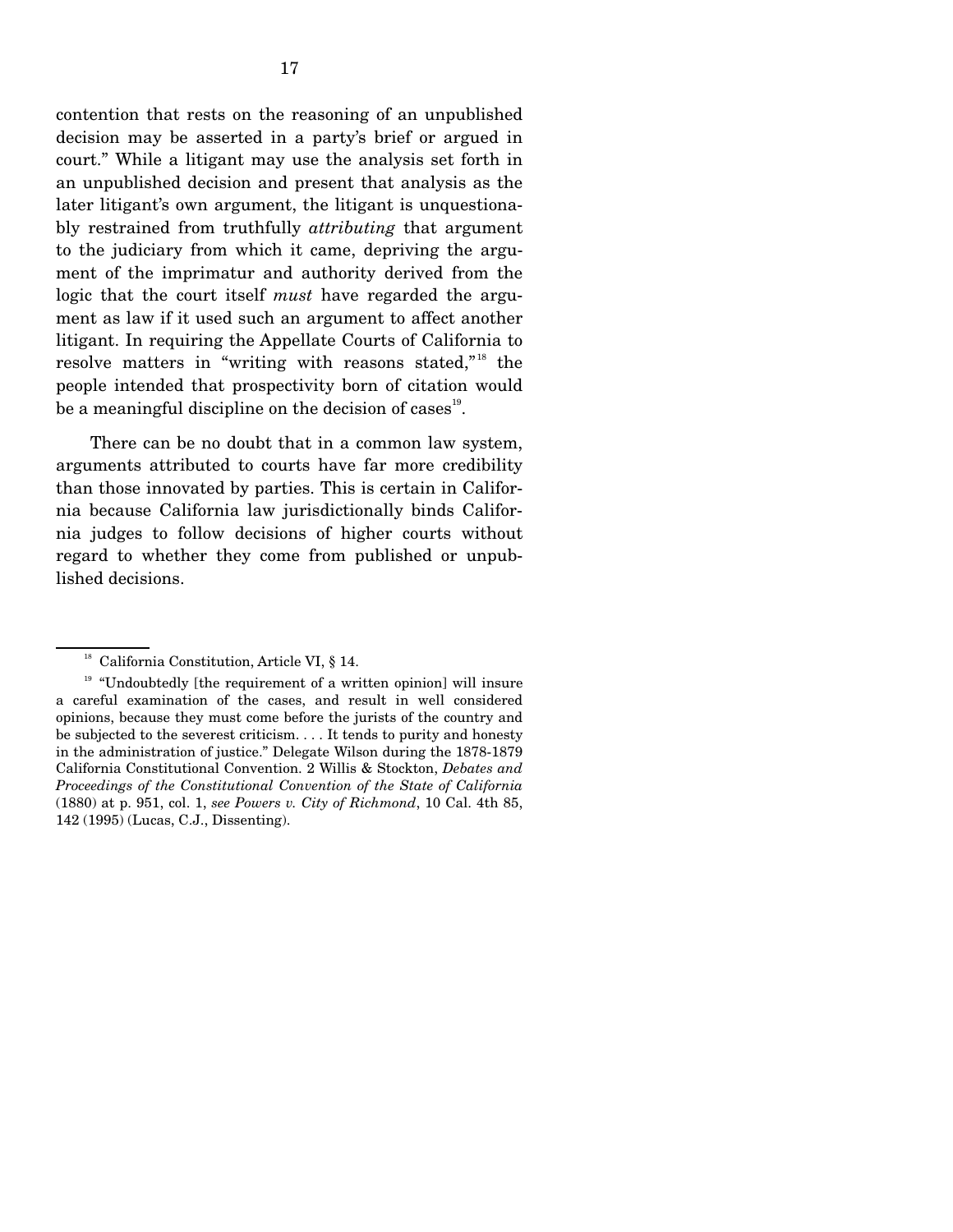In *Auto Equity Sales v. Superior Court*, 57 Cal. 2d 450 (1962), the California Supreme Court held:

*Decisions of every division of the District Courts of Appeal are binding* upon all the justice and municipal courts and upon all the superior courts of this state, and this is so whether or not the superior court is acting as a trial or appellate court. Courts exercising inferior jurisdiction must accept the law declared by courts of superior jurisdiction.

#### *Id.* at 455-56 (italics added.)

California courts have noted that Rule 977 as applied by the Appellate Court and *Auto Equity Sales* are in a direct conflict.

[A] fair reading of Rule 977 of the California Rules of Court surely allows citation to the unpublished opinion. To hold otherwise leaves us in the Orwellian situation where the Court of Appeal opinion binds us, under *Auto Equity Sales v. Superior Court*, 57 Cal.2d 450, 20 Cal.Rptr.321, 369 P.2d 937 (1962), but we cannot tell anyone about it. Such a rule of law is intolerable in a society whose government decisions are supposed to be free and open and whose legal system is founded on principles of the common law (CA Civ. Code, § 22.2) with its elementary reliance on the doctrine of *stare decisis*.

*County of Los Angeles v. Wilshire Ins. Co.*, 103 Cal. App. 3d Supp. 1, 3 (1978) (Presiding Judge Cole, Concurring.)

 With respect to its own *Auto Equity Sales,* how can the California Judiciary possibly assert that Rule 977 serves any legitimate purpose? The California Judiciary has answered only with silence.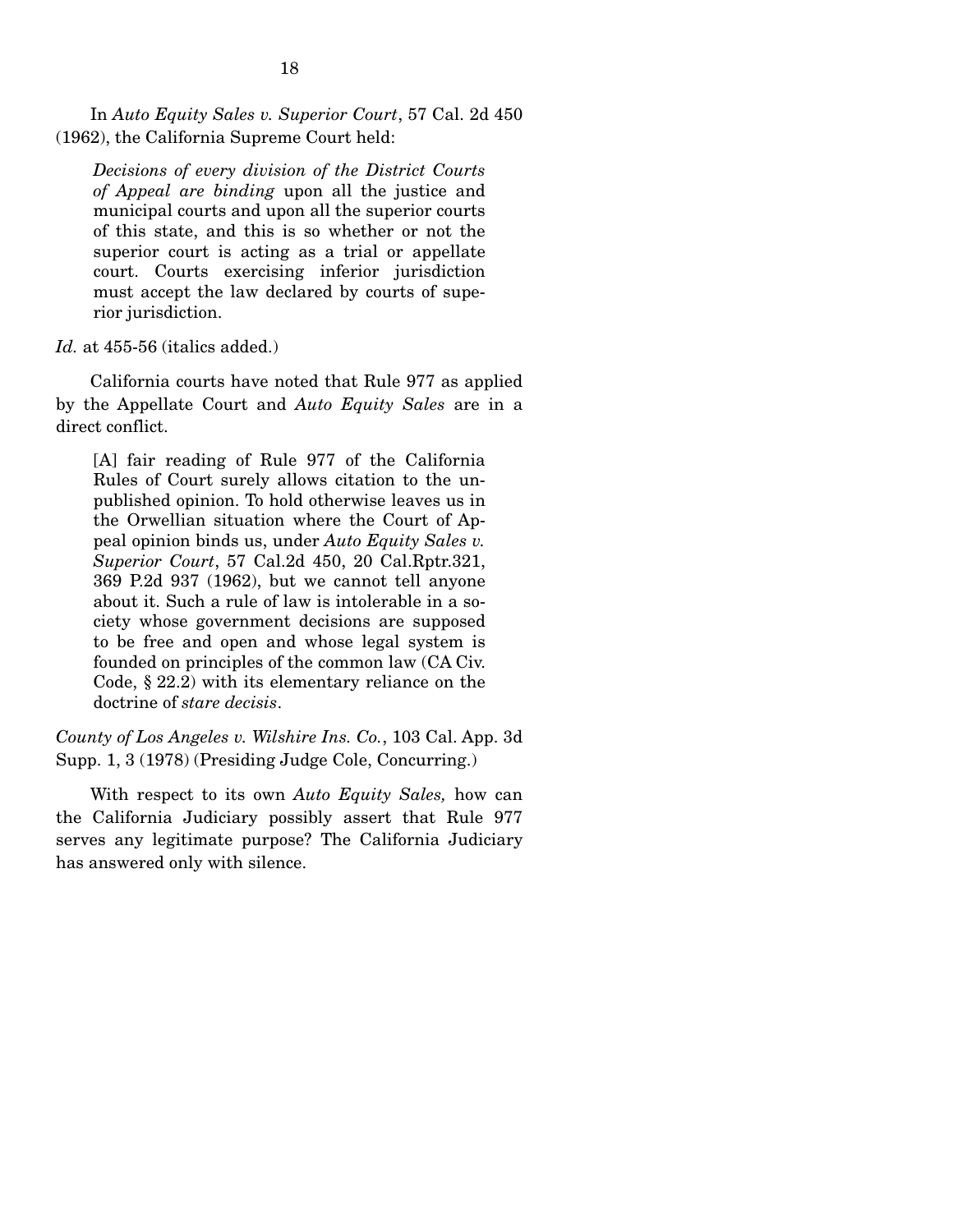Additionally, by purportedly requiring litigants to argue the rationale of an unpublished decision without revealing the prior court's authorship and holding, Rule 977 allows some parties to argue cases with which a particular judge or panel is familiar to the disadvantage of parties that may not know the case. Rule 977 thus does not limit the cases that must be read, rather it results in a system in which all litigants, and perhaps even courts, must search *all* cases, both "published" and "unpublished" alike, to be aware of subtle references, a task infinitely more burdensome than simply responding to a stated citation. Undeniably, judges and their law clerks are now reading unpublished decisions regularly appearing in modern computer research. Given the likelihood that all parties, and the court, will know of relevant unpublished decisions, Rule 977 requires courts to be forums where case content is discussed in a manner that avoids citation for no purpose other than to comply with Rule 977.

 What rational purpose is served by such a limitation on speech? The California Judiciary answers only with silence.

 After its discussion of the *Velazquez* decision, the Court of Appeal side-steps the implications of *Velazquez* by stating that "whatever right to 'free speech' an attorney has [in the courtroom] is extremely circumscribed," and then concludes without further explanation, "the 'nocitation' rule does not encroach on this 'extremely circumscribed' right."

 The Court of Appeal thus implicitly admits that Rule 977 *does* invade the area of free expression, a fact that cannot be credibly disputed. Because such a limitation is presumptively invalid, the California Judiciary must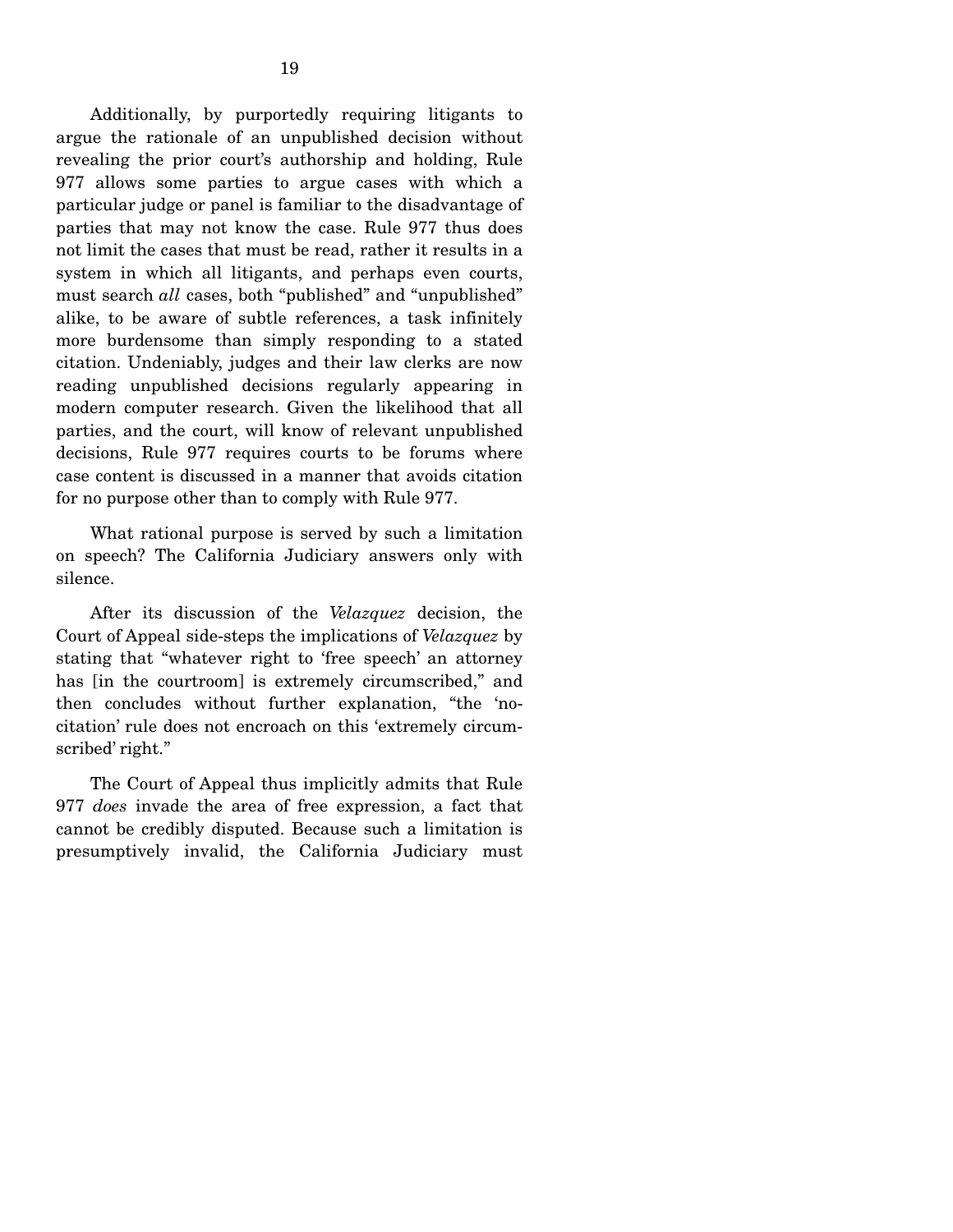justify this invasion with evidence and logic, and it offers only silence.

## **B. ADJUDICATION OF THE CONSTITUTIONALITY OF RULE 977 CANNOT BE ACCOMPLISHED ON THE FACE OF THE COMPLAINT.**

 The California Court of Appeal below also distinguishes *Velazquez* on the purported grounds that no separation of powers issue exists in the Rule 977 analysis as it did in *Velazquez*<sup>20</sup>. The existence of an issue of separation of powers is beside the point. In *Velazquez*, this Court did not say that a statute restricting speech may only be invalidated if it constitutes a violation of the separation of powers doctrine. The Court discussed the proffered rational, or "governmental interest," that Congress wanted certain provisions removed from the purview of courts, and held that such a rationale was insufficient to justify the restriction of speech.

 Here the purported governmental interest advanced by Rule 977 is entirely unknown, unproven and impugned by *Auto Equity Sales*, 57 Cal. 4th at 455-56. It was not before the Court of Appeal below, and it was not before the trial court. A finding of the constitutionality of Rule 977 on

 $20^{\circ}$  A separation of powers issue does exist. Rule 977 enables the California Judiciary to nullify precedent outside of the decision of a case or controversy. The power to change law outside of a case or controversy is legislative. A monster with two faces results. The judiciary may make law for one without making law for all, and due to its "depublication" practice it also allows the changing of the law for all without changing the law for the burdened litigant. What remains of the rule of law in the presence of this monster?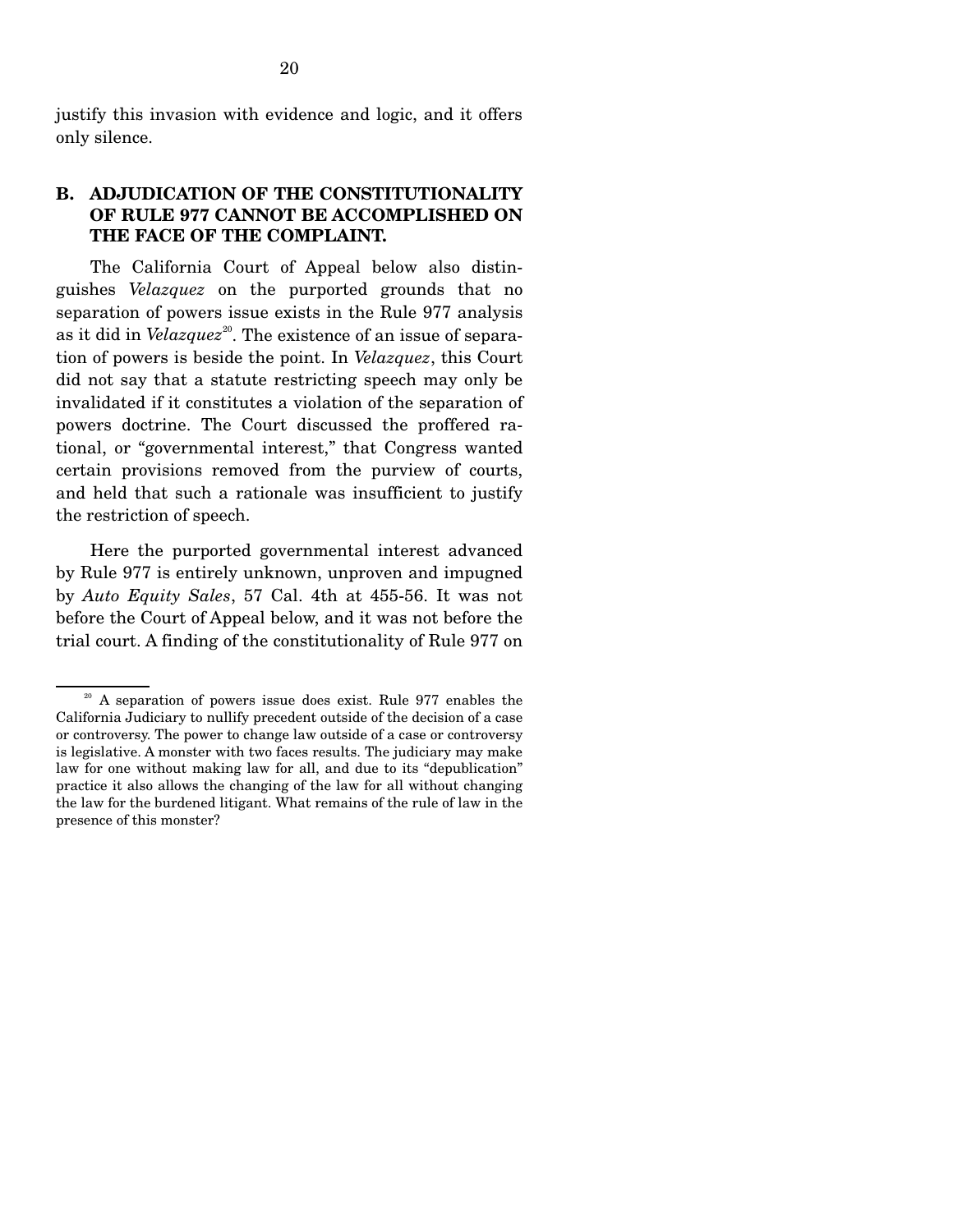demurrer is not possible because no evidence has been submitted or discovered regarding any justification of Rule 977, possible lesser intrusive means of achieving the same result, or other factual information necessary for any level of scrutiny to be applied

#### **CONCLUSION**

--------------------------------- ♦ ---------------------------------

 California case law is replete with examples of situations in which government bureaucracies are forced to justify restrictions on free expression. The California Judiciary has been hypocritically unwilling to submit its own restriction to the same level of scrutiny it applies every day to other governmental institutions. To avoid such scrutiny the Respondent has taken liberties with judicial processes that it would not allow other litigants.

 The California Judiciary approved the constitutional legitimacy of the administrative judicial enactment Rule 977 without any scrutiny whatsoever. The decision of the Court of Appeal is contrary to the law, contrary to common sense, and contrary to the public trust imposed in Respondents.

 Only the United States Supreme Court can set this right. Therefore, Petitioner respectfully requests that the Court grant review; permit full detailed briefing on the questions outlined in this Petition and analysis of the effects of no-citation rules on accountability of the judicial process, on compromise of the nervous system of democratic government process, and on corrosion of the rule of law; require the California Judiciary to answer all legitimate issues raised; and in due course reverse the order of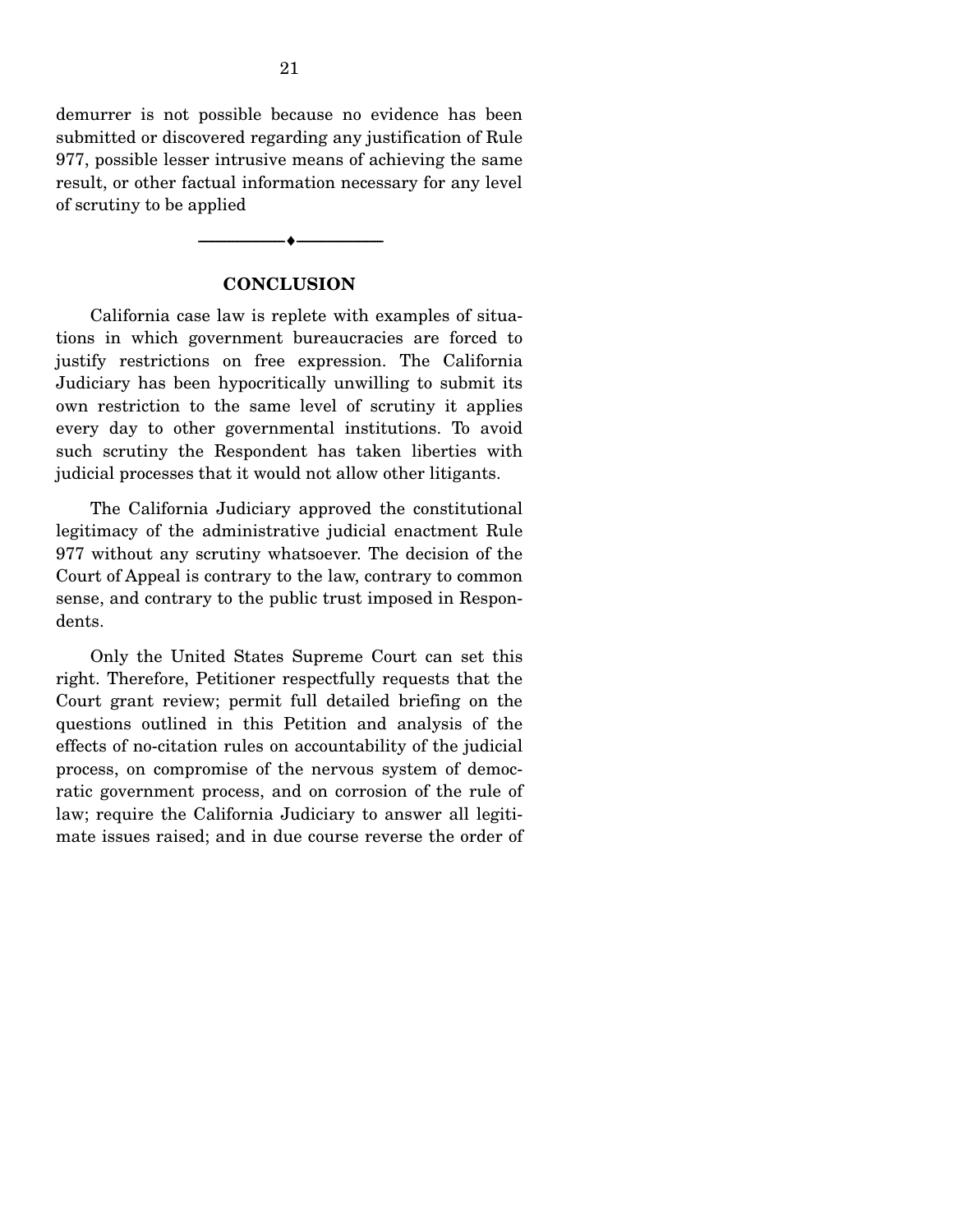the trial court and remand the action to the trial court for further litigation on the merits.

Respectfully submitted,

Date: June 14, 2004 KENNETH J. SCHMIER *Petitioner*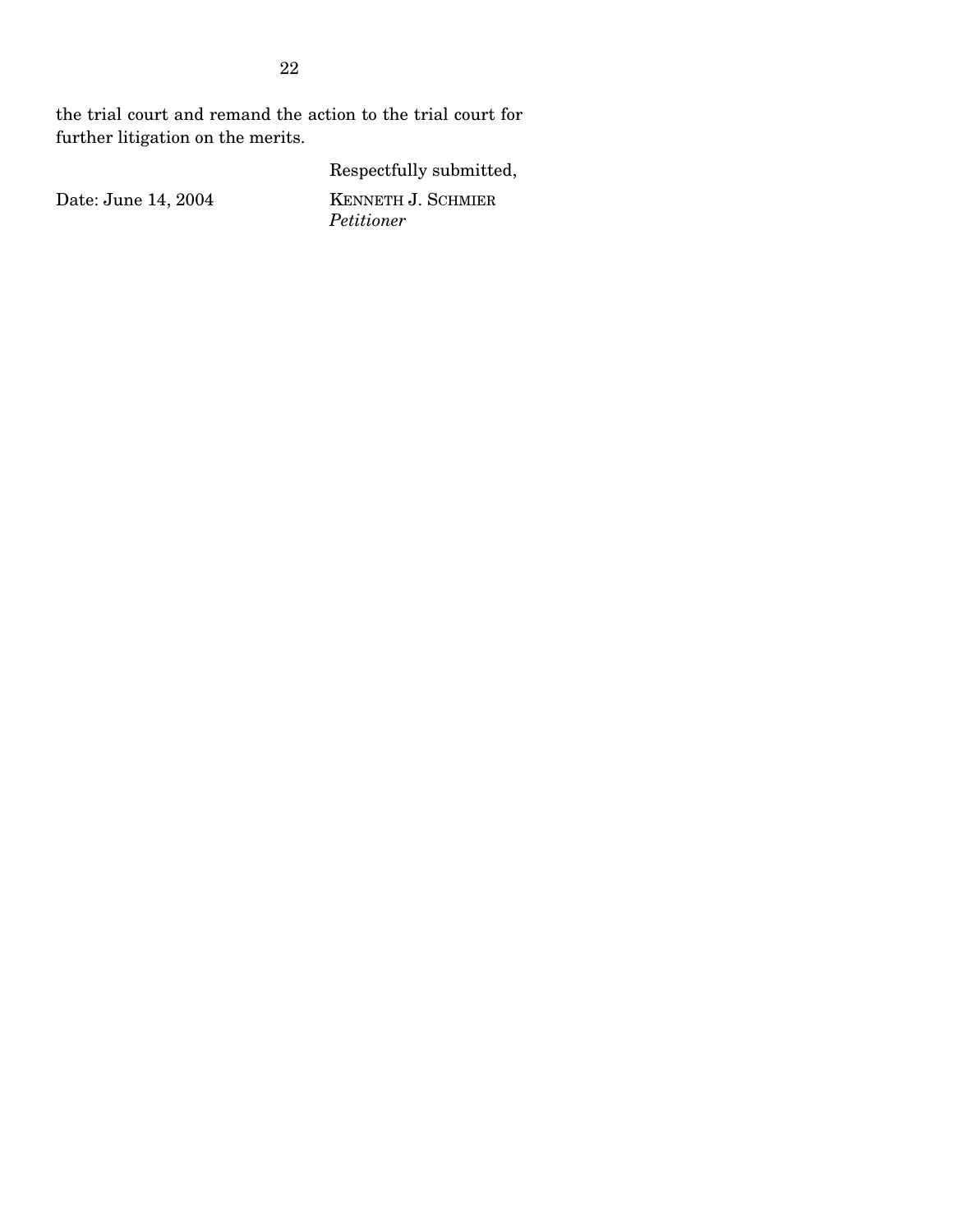**BILL LOCKYER, Attorney General of the State of California ANDREA LYNN HOCH, Senior Assistant Attorney General LOUIS R. MAURO, Lead Supervising Deputy Attorney General KENNETH R. WILLIAMS, Supervising Deputy Attorney General TOM BLAKE, (State Bar No. 51885) Deputy Attorney General**  455 Golden Gate Avenue, Suite 11000 San Francisco, California 94102-7004 Telephone: (415) 703-5506 Facsimile: (415) 703-5480

Attorneys for: Respondents SUPREME COURT OF CALIFORNIA, CALIFORNIA COURT OF APPEAL, and JUDICIAL COUNCIL OF CALIFORNIA

## **SUPERIOR COURT OF THE STATE OF CALIFORNIA FOR THE CITY AND COUNTY OF SAN FRANCISCO UNLIMITED JURISDICTION**

| KENNETH J. SCHMIER,                                                                                                                             | ) CASE NO.<br>CGC-02-403800                                                                                             |
|-------------------------------------------------------------------------------------------------------------------------------------------------|-------------------------------------------------------------------------------------------------------------------------|
| Plaintiff/Petitioner,<br>v.                                                                                                                     | ORDER SUSTAINING<br><b>DEMURRER</b>                                                                                     |
| <b>SUPREME COURT OF</b><br>CALIFORNIA, CALIFORNIA<br>COURTS OF APPEAL,<br>and CALIFORNIA<br><b>JUDICIAL COUNCIL,</b><br>Defendants/Respondents. | ) Date: April 9, 2002<br>) Time: 9:30 a.m.<br>) Dept.: 302<br>Hon. A. James Robertson II<br>$(x)$ (Filed Sep. 17, 2002) |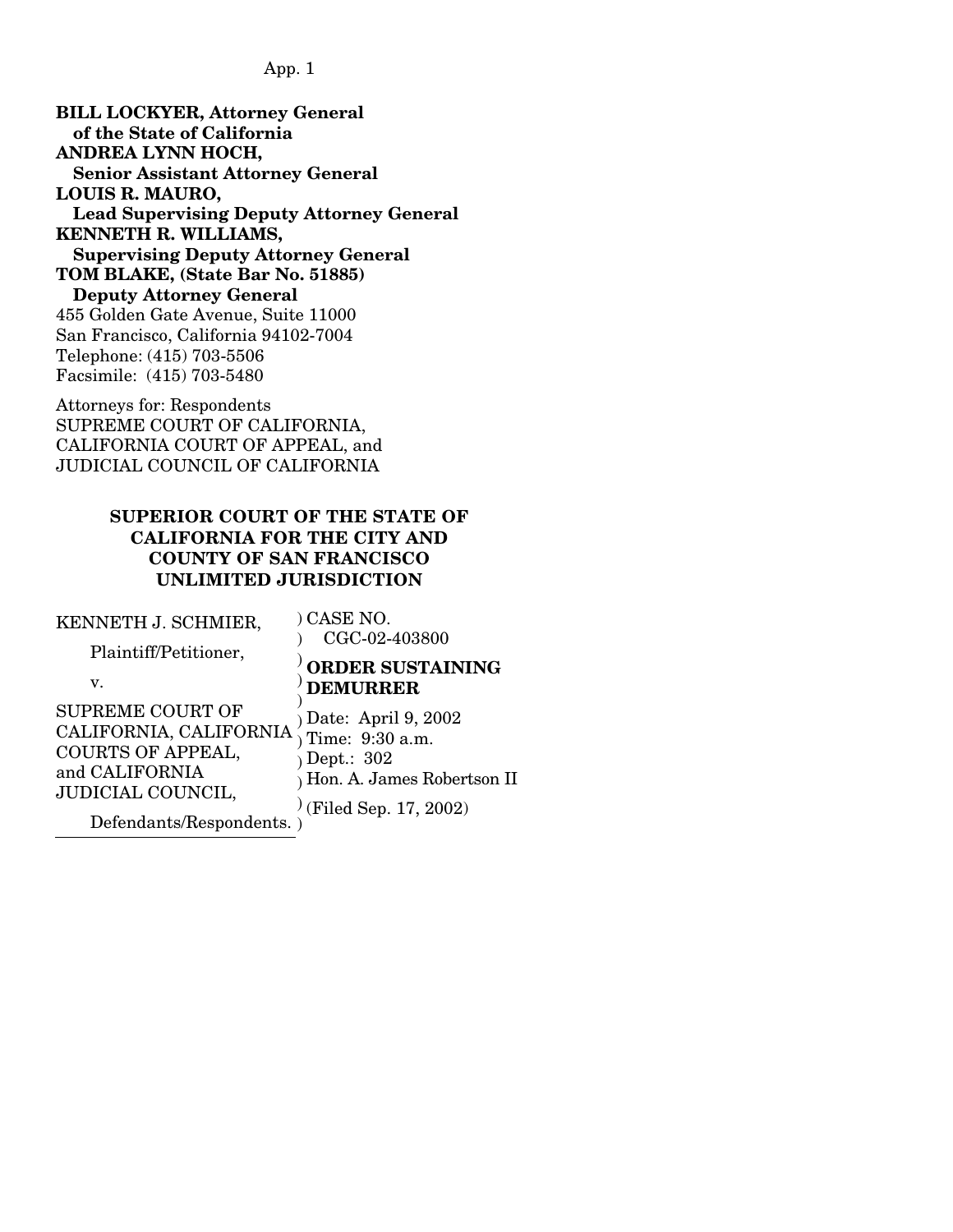The demurrer of Respondents Supreme Court of California, California Court of Appeal, and Judicial Council of California to the Complaint for Declaratory and Injunctive Relief filed by plaintiff/petitioner Kenneth J. Schmier came on regularly to be heard by the court on April 9, 2002 and was submitted on the tentative ruling. There were no appearances by counsel.

 The court having read and considered the supporting and opposing points and authorities submitted by counsel, and good cause appearing therefore,

 IT IS ORDERED that the demurrer be, and hereby is, sustained without leave to amend on the ground that the Complaint for Declaratory and Injunctive Relief does not state facts sufficient to constitute a cause of action in that Rule 977, California Rules of Court, is not legally or Constitutionally infirm.

Dated: Sep 12, 2002, 2002

/s/ A. JAMES ROBERTSON, II A. James Robertson II Judge of the Superior Court

Approved as to form only: /s/ Kenneth J. Schmier Kenneth J. Schmier Attorney/Petitioner in *Pro Per*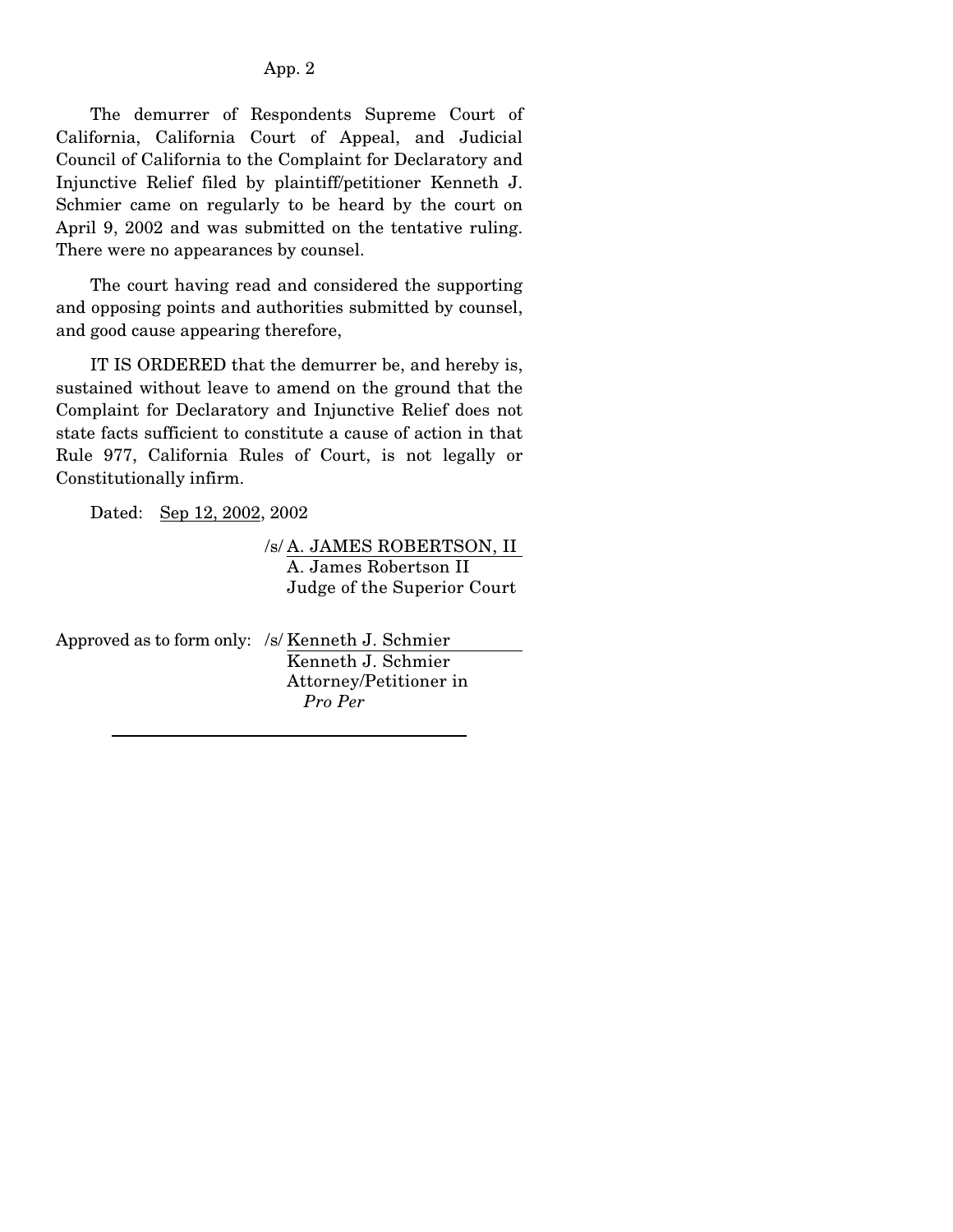**BILL LOCKYER, Attorney General of the State of California TOM BLAKE, (State Bar No. 51885) Deputy Attorney General**  455 Golden Gate Avenue, Suite 11000 San Francisco, California 94102-7004 Telephone: (415) 703-5506

Facsimile: (415) 703-5480

Attorneys for: Respondents SUPREME COURT OF CALIFORNIA, CALIFORNIA COURT OF APPEAL, and JUDICIAL COUNCIL OF CALIFORNIA

## **SUPERIOR COURT OF THE STATE OF CALIFORNIA FOR THE CITY AND COUNTY OF SAN FRANCISCO UNLIMITED JURISDICTION**

)

KENNETH J. SCHMIER,

| Plaintiff/Petitioner,    | ) CASE NO.<br>CGC-02-403800 |
|--------------------------|-----------------------------|
| v.                       | [Proposed /s/CL]            |
| SUPREME COURT OF         | <b>ORDER</b>                |
| CALIFORNIA, CALIFORNIA   | <b>DISMISSING CASE</b>      |
| <b>COURTS OF APPEAL,</b> | Case Management Conf:       |
| and CALIFORNIA           | Dec. 20, 2002               |
| <b>JUDICIAL COUNCIL,</b> |                             |
| Defendants/Respondents.  | $($ Filed Nov. 4, 2002)     |

 The demurrer of respondents Supreme Court of California, California Court of Appeal, and Judicial Council of California to the Complaint for Declaratory and Injunctive Relief brought by plaintiff/petitioner Kenneth J. Schmier came on regularly for hearing by the Court on April 9, 2002. There were no appearances by counsel.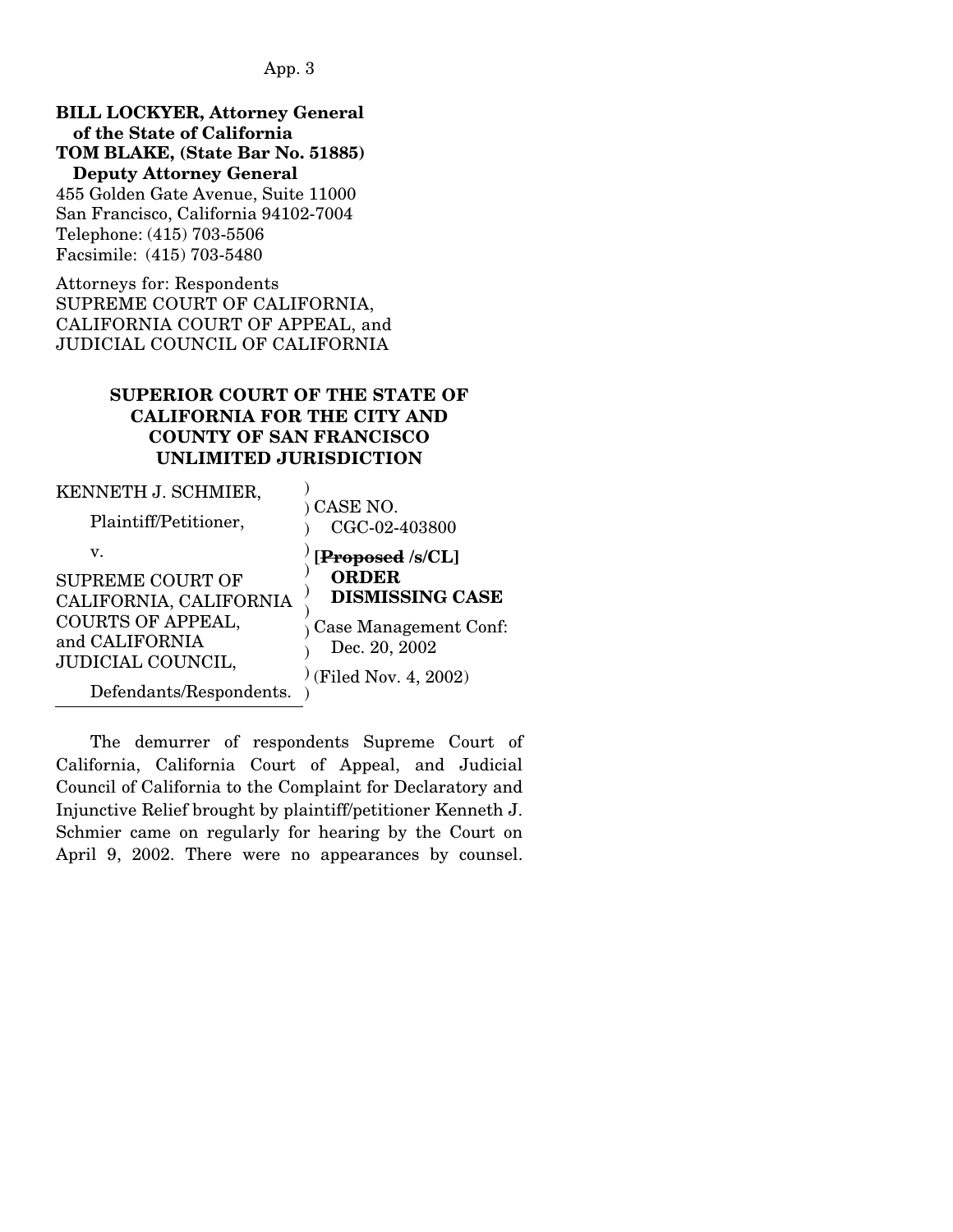Sustaining the tentative ruling, the Court sustained the demurrer without leave to amend. The Court's Order sustaining the demurrer was entered on October 1, 2002.

 WHEREFORE, THE COURT ORDERS that this action be dismissed and that all further appearances be taken off calendar.

Dated: Oct. 31, 2002, 2002

/s/ A. James Robertson II A. James Robertson II Judge of the Superior Court Approved as to form only: /s/ Kenneth J. Schmier Kenneth J. Schmier Attorney/Petitioner in *Pro Per*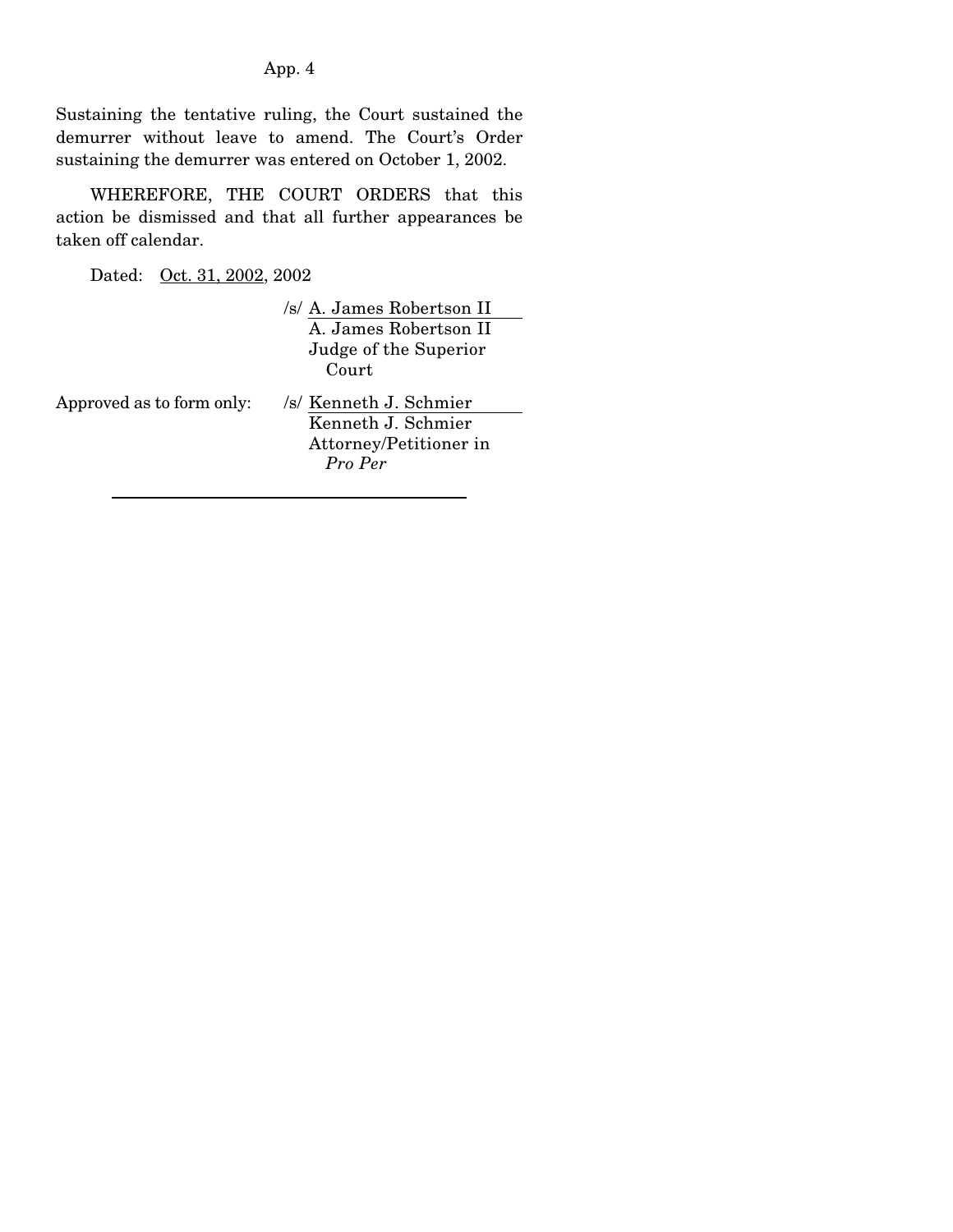# Filed 12/16/03 Schmier v. The Supreme Court of California CA1/5

## **NOT TO BE PUBLISHED IN OFFICIAL REPORTS**

California Rules of Court, rule 977(a), prohibits courts and parties from citing or relying on opinions not certified for publication or ordered published, except as specified by rule 977(b). This opinion has not been certified for publication or ordered published for purposes of rule 977.

## IN THE COURT OF APPEAL OF THE STATE OF CALIFORNIA FIRST APPELLATE DISTRICT

#### DIVISION FIVE

## **KENNETH J. SCHMIER,**

 **Plaintiff and Appellant,** 

 **v.** 

**THE SUPREME COURT OF CALIFORNIA, et al.,** 

**(San Francisco County Super. Ct. No. CGC-02-403800)**

**A101206** 

 **Defendants and Respondents.**

 Kenneth J. Schmier appeals the dismissal of his complaint for declaratory and injunctive relief after the demurrer of respondents, the Supreme Court of California, the Court of Appeal of California and the Judicial Council of California, was sustained without leave to amend. Appellant seeks a declaration that California Rules of Court, rule 977, governing the citation of unpublished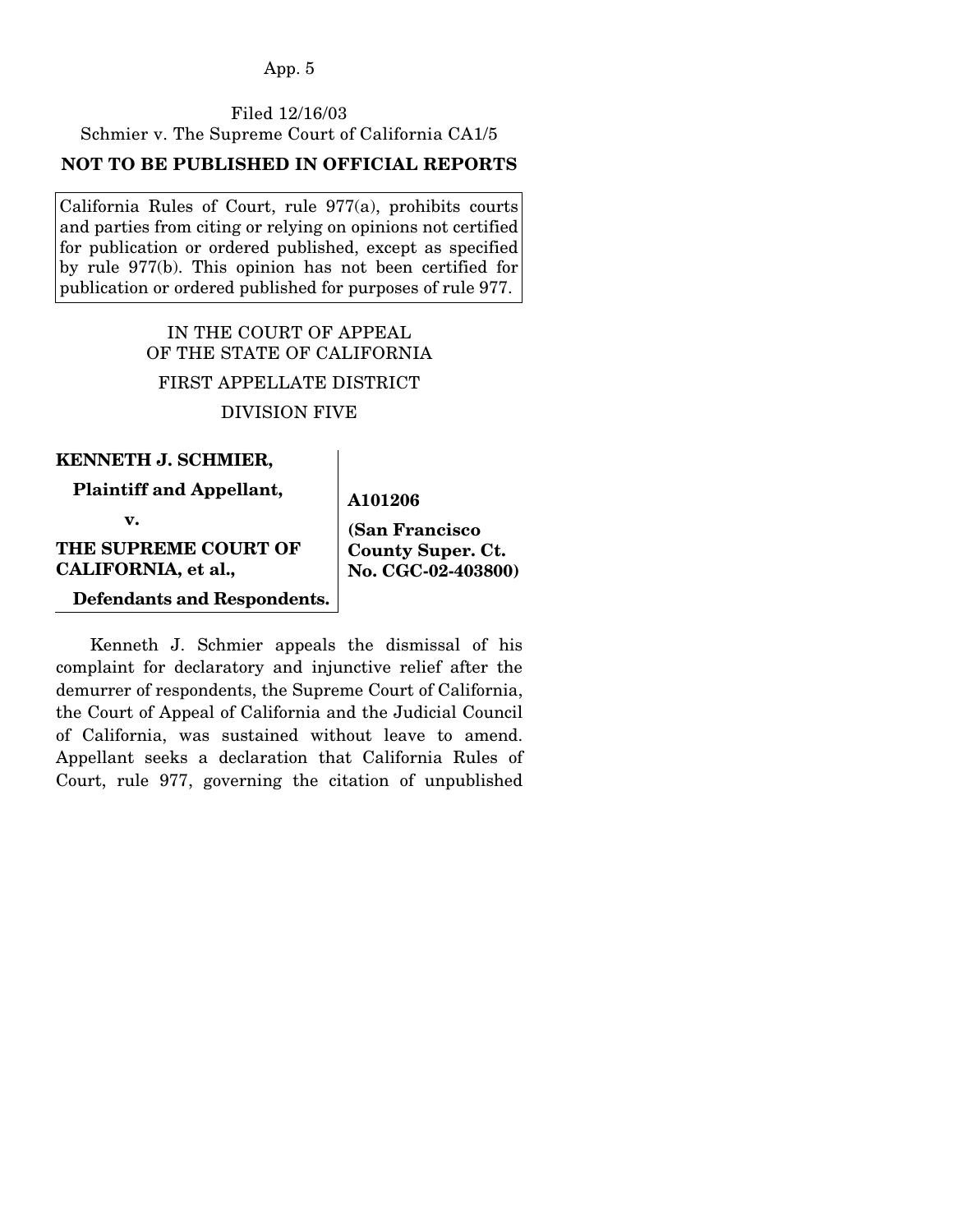opinions, is unconstitutional and seeks to enjoin respondents from enforcing rule  $977.<sup>1</sup>$  We affirm.

#### **BACKGROUND**

 Rules 976 through 979 govern the publication of opinions. Stated simply, rule 976(b) provides that no opinion of the Court of Appeal may be published in the Official Reports unless it establishes a new rule of law, resolves a conflict in the law, presents an issue of continuing legal interest, or reviews the history of a common law rule or statute. Rule 978 establishes the procedure for requesting publication of appellate opinions. Rule 979 establishes a similar procedure for requesting depublication of appellate opinions.

 Rule 977 (the "no-citation" rule), at issue in this appeal, provides in relevant part:

 "(a) An opinion of a Court of appeal or an appellate department of the superior court that is not certified for publication or ordered published shall not be cited or relied on by a court or a party in any other action or proceeding except as provided in subdivision (b).

"(b) Such an opinion may be cited or relied on:

 "(1) when the opinion is relevant under the doctrines of law of the case, res judicata, or collateral estoppel; or

 "(2) when the opinion is relevant to a criminal or disciplinary action or proceeding because it states reason

<sup>&</sup>lt;sup>1</sup> All rule references are to the California Rules of Court.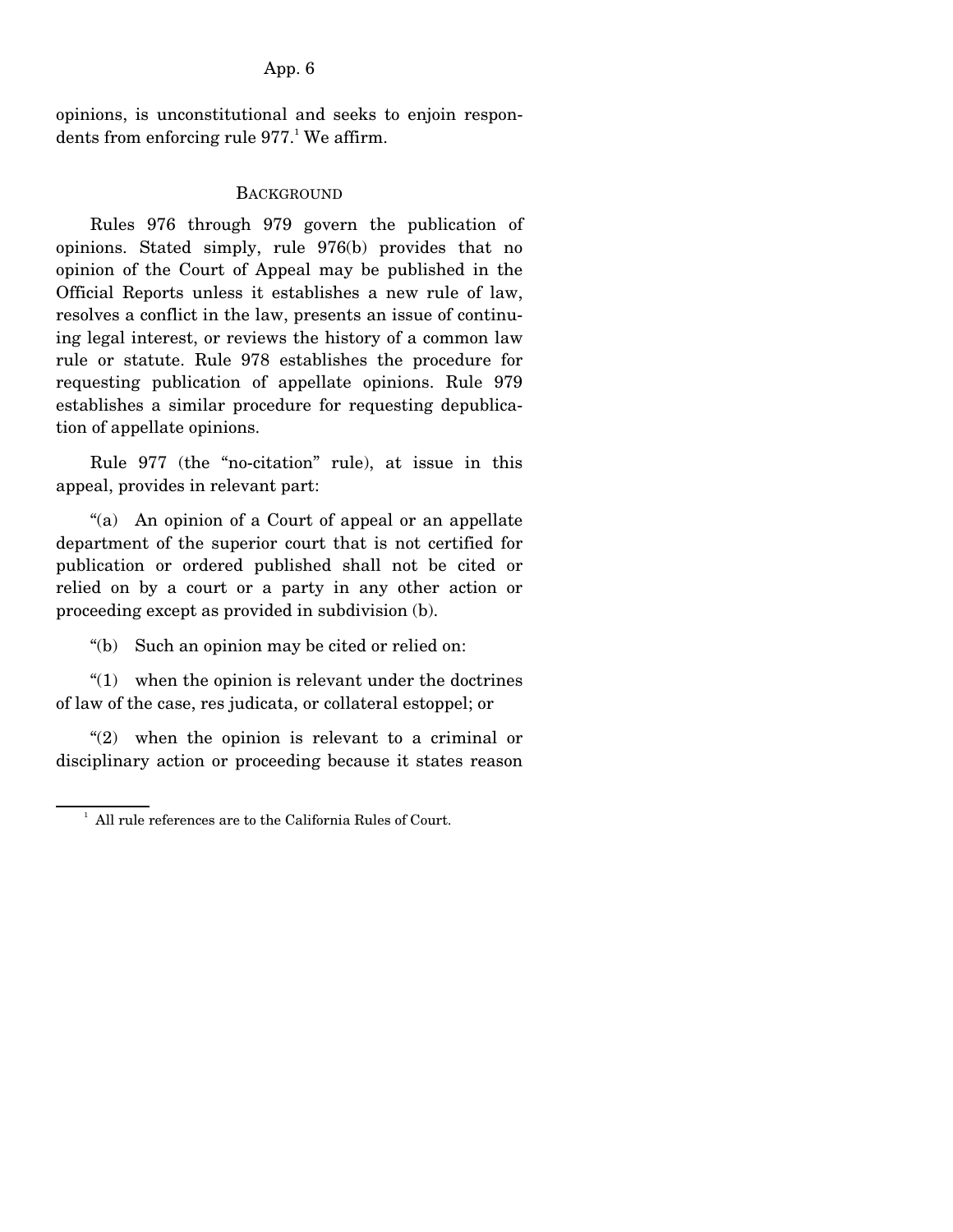for a decision affecting the same defendant or respondent in another such action or proceeding."

 This is appellant's third appeal on behalf of himself or as counsel for his brother, Michael Schmier (Schmier), challenging rules 976 through 979. In the first appeal, *Schmier v. Supreme Court* (2000) 78 Cal.App.4th 703 (*Schmier I*), Schmier contended that these rules violate the federal and state constitutional separation of powers doctrine and the constitutional rights to freedom of speech, to petition the government for redress of grievances, to due process and to equal protection. He also contended that these rules conflict with Civil Code section 22.2 and the doctrine of stare decisis. (*Schmier I*, at pp. 706-707.) This court affirmed the dismissal of Schmier's action, which sought injunctive relief and a writ of mandate to compel respondents to publish all appellate opinions and to permanently enjoin them from enforcing rules 976 through 977. (*Schmier I*, at pp. 707, 712.) "The rules were established by persons in possession of a public office with authority to do so, and they comport with applicable statutory and constitutional requirements." (*Id.* at p. 712.) The California Supreme Court denied Schmier's petition for review.

 In the second appeal, *Schmier v. Supreme Court* (2002) 96 Cal.App.4th 873, (*Schmier II*), Schmier alleged he was entitled to attorney fees for *Schmier I*, under the private attorney general doctrine (Code Civ. Proc., § 1021.5), though he had not prevailed, because the case conferred a significant benefit on the public by restricting the discretion of the Courts of Appeal to publish or not publish appellate opinions. The court rejected that contention and affirmed. (*Schmier II*, at pp. 876, 878-880, 882- 883.)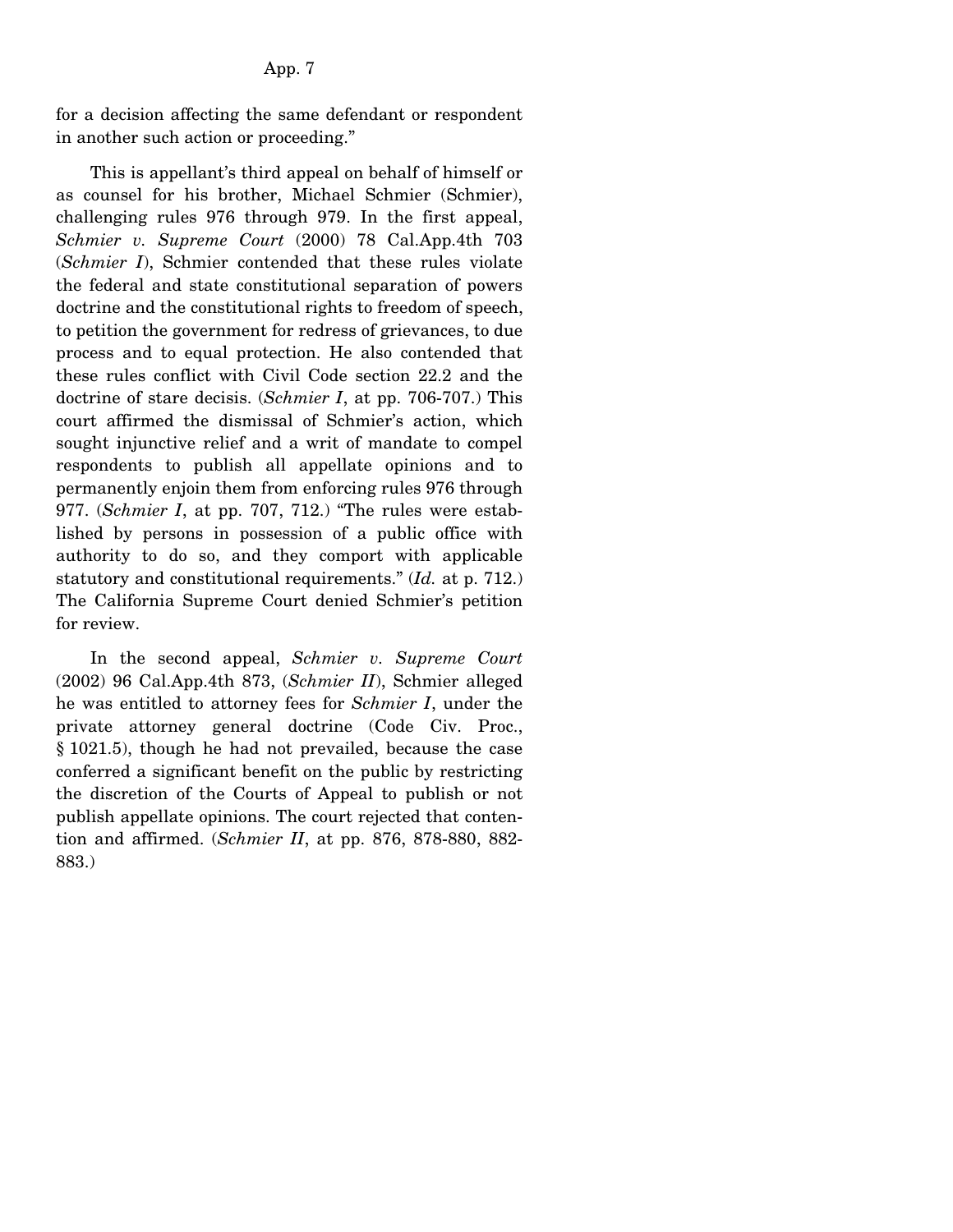While *Schmier II* was pending, appellant filed the instant action, individually and as a private attorney general (Code Civ. Proc., § 1021.5), for declaratory and injunctive relief to permanently enjoin respondents from enforcing rule 977. He also sought nominal damages as a result of being precluded from citing and discussing unpublished opinions at oral argument in *Schmier I*, and the refusal of this court to consider appellant's citation of unpublished opinions in his written briefs in *Schmier II*. Appellant contends that on its face and as applied, rule 977 violates the constitutional rights to freedom of speech and to petition the government for redress of grievances. Respondents demurred on the ground that the rule is valid and therefore appellant's complaint failed to state a cause of action. (Code Civ. Proc., § 430.10, subd. (e)(.) The trial court sustained the demurrer without leave to amend on the ground that rule 977 "is not legally or constitutionally infirm," and ordered the case dismissed.

#### **DISCUSSION**

 A demurrer admits the truth of all material factual allegations, and we are required to accept them as such, together with those matters subject to judicial notice. (*Blank v. Kirwan* (1985) 39 Cal.3d 311, 318.) We review the judgment of dismissal de novo, and exercise our independent judgment as to whether the complaint states a cause of action. (*Lazar v. Hertz Corp.* (1999) 69 Cal.App.4th 1494, 1501.)

 In *Schmier I*, this court held that the challenged rules did not violate the First Amendment. Appellant argues that a post-*Schmier I* decision by the United States Supreme Court should lead to a reevaluation of that issue. In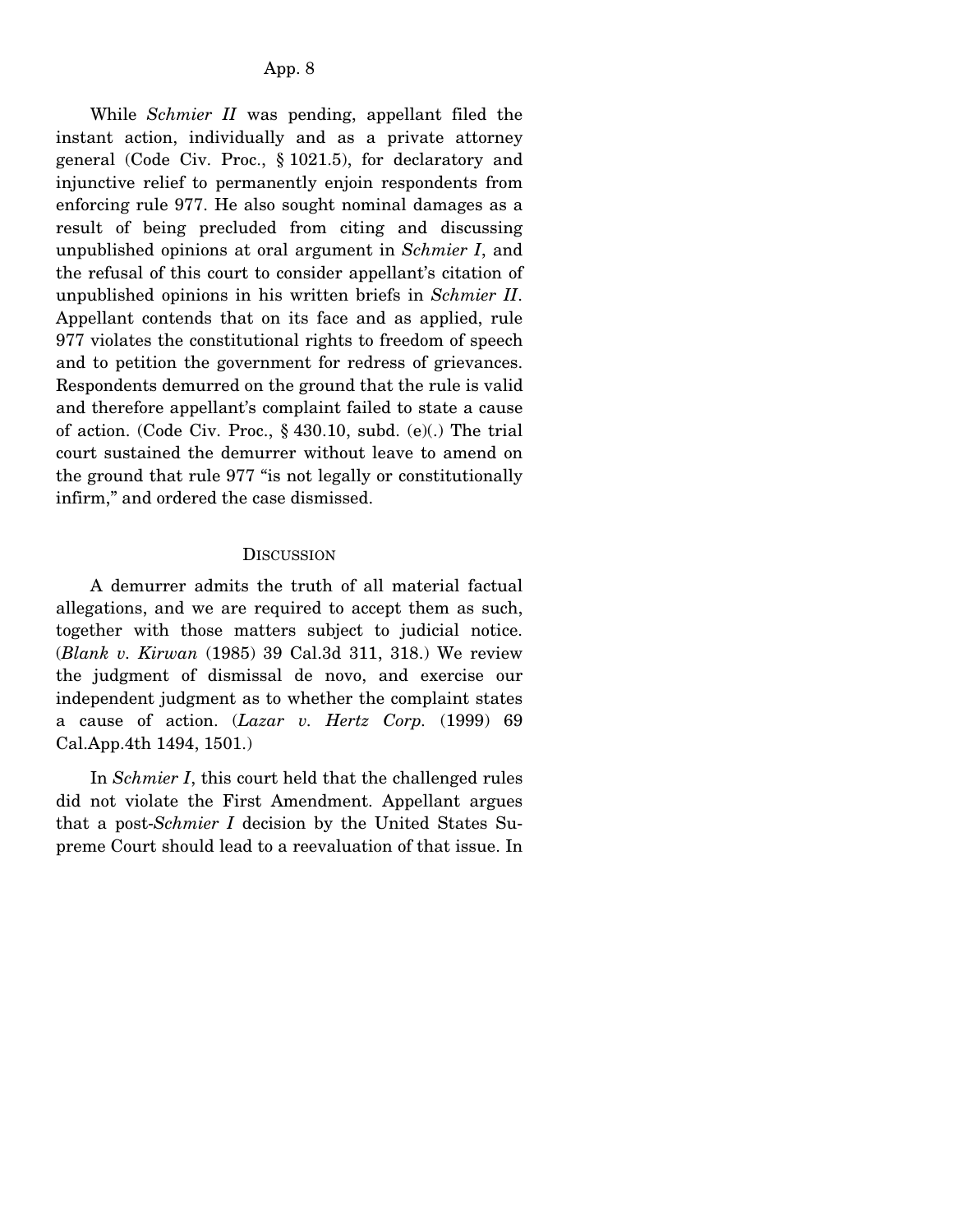*Legal Services Corp. v. Velazquez* (2001) 531 U.S. 533, the court considered a challenge to the Legal Services Corporation (LSC) funding provision. That provision permitted LSC lawyers to represent clients challenging the level of welfare benefits they received, but precluded the lawyers from arguing that any applicable state statute conflicts with a federal statute or that either the state or federal statute violates the United States Constitution. Over a strong dissent, the high court ruled that the challenged provision was a viewpoint-based discrimination that violated the First Amendment. (*Legal Services Corp.* at pp. 536-537.) "By seeking to prohibit the analysis of certain legal issues and to truncate presentation to the courts, the enactment under review prohibits speech and expression upon which courts must depend for the proper exercise of the judicial power. (*Id.* at p. 545.) "A scheme so inconsistent with accepted separation-of-powers principles is an insufficient basis to sustain or uphold the restriction on speech." (*Id.* at p. 546.)

 *Legal Services Corp. v. Velasquez* is inapposite. First, the "no-citation" rule does not discriminate between competing viewpoints. No unpublished case may be cited regardless of its position on any particular issue. Second, counsel is not precluded from advancing any argument to a court. In fact, a contention that rests on the reasoning of an unpublished decision may be asserted in a party's brief or argued in court. The party may not, however, reference the unpublished decision adopting the argument. Third, no separation of powers issue exists; the sole limitation is self-imposed by the judiciary.

 In a decision that focused on the First Amendment implications of disciplining a lawyer for comments about a pending case made outside the courtroom, the high court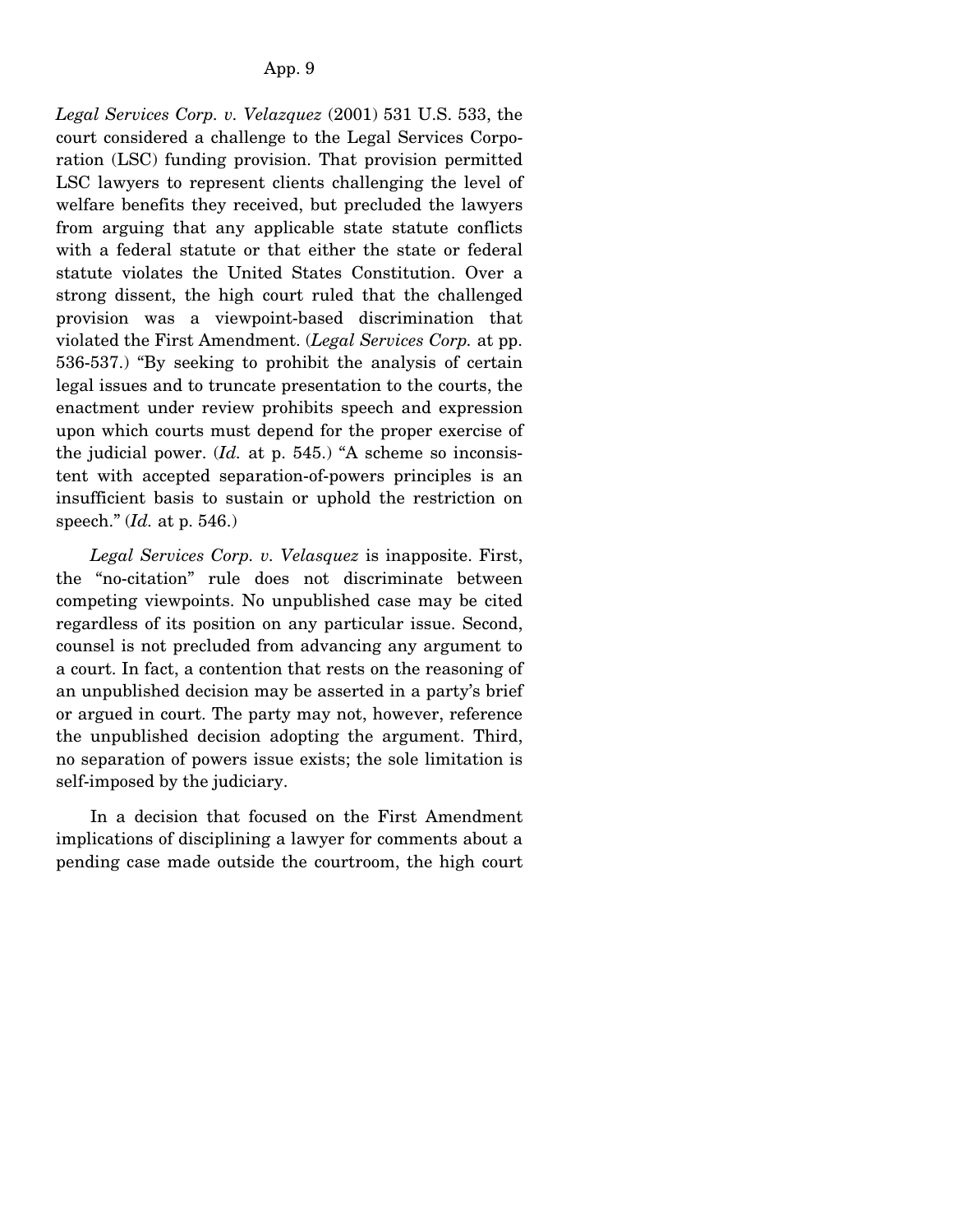stated that "in the courtroom itself, during a judicial proceeding, whatever right to 'free speech' an attorney has is extremely circumscribed." (*Gentile v. State Bar of Nevada* (1991) 501 U.S. 1030, 1071.) As we concluded in *Schmier I*, the "no-citation" rule does not encroach on this "extremely circumscribed" right.

#### DISPOSITION

 $\overline{\phantom{a}}$ 

The judgment is affirmed.

SIMONS, J.

We concur.

 $\overline{a}$ 

 $\overline{a}$ 

JONES, P.J.

STEVENS, J.